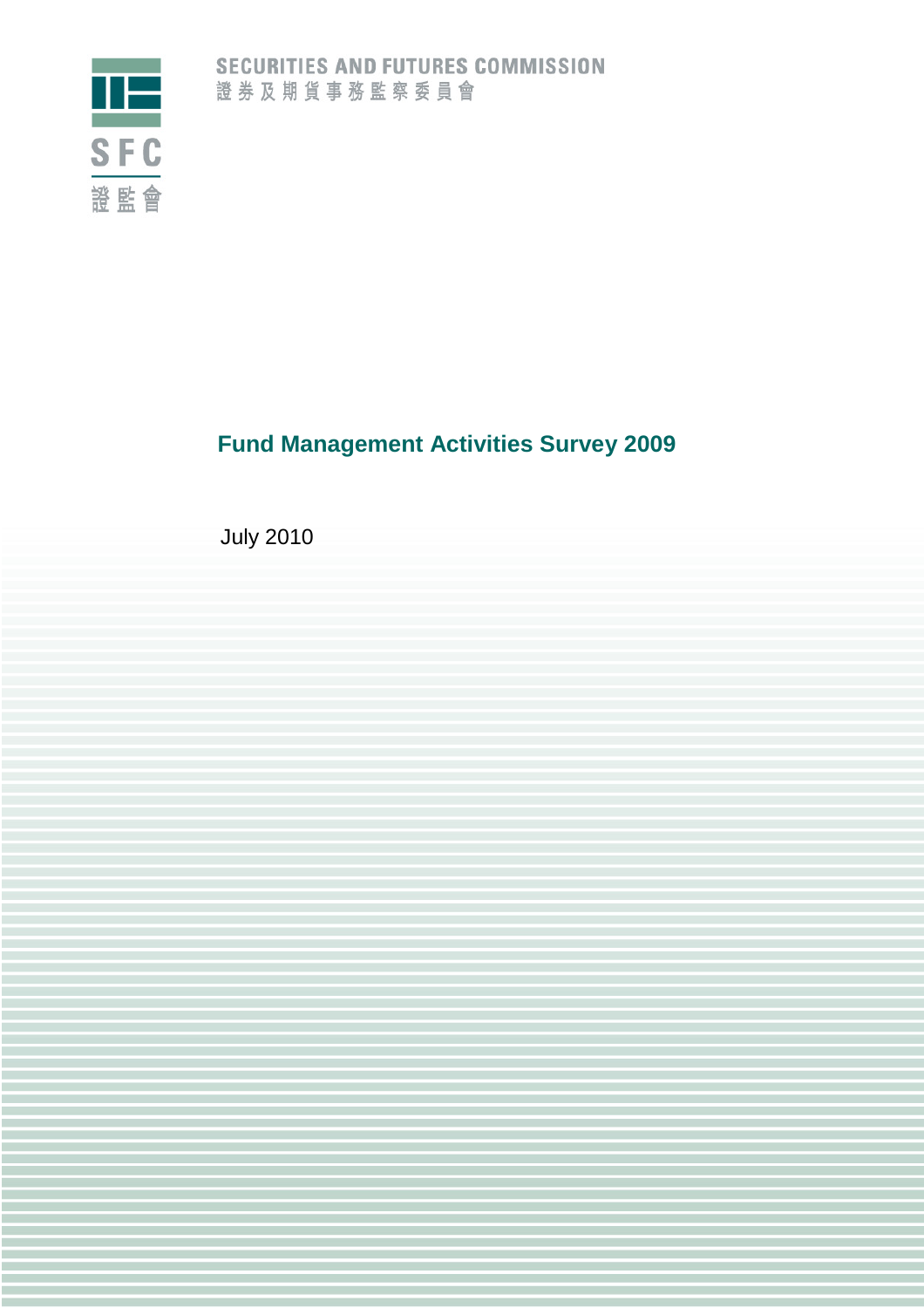

# **Table of Contents**

| <b>Survey Summary</b>                                                                                                                                              | $1 - 7$   |
|--------------------------------------------------------------------------------------------------------------------------------------------------------------------|-----------|
| <b>Recent Developments and Industry Outlook</b>                                                                                                                    | $8 - 11$  |
| <b>Survey Report</b>                                                                                                                                               |           |
| <b>Introduction</b>                                                                                                                                                | 12        |
| <b>Responses</b>                                                                                                                                                   | 13        |
| <b>Findings</b>                                                                                                                                                    | $14 - 23$ |
| <b>Combined Fund Management Business (\$8,507 billion)</b>                                                                                                         | $14 - 15$ |
| <b>Asset Management and Fund Advisory Business of</b><br><b>Licensed Corporations, Registered Institutions and</b><br><b>Insurance Companies (\$6,745 billion)</b> | $15 - 16$ |
| <b>Asset Management Business of Licensed Corporations,</b><br><b>Registered Institutions and Insurance Companies (\$5,824</b><br>billion)                          | 17        |
| <b>Asset Management Business (\$5,824 billion)</b>                                                                                                                 |           |
| <b>By Source of Funds</b>                                                                                                                                          | 17        |
| <b>By Allocation of Investments</b>                                                                                                                                | 18        |
| <b>By Location of Management</b>                                                                                                                                   | 18        |
| Assets Managed in Hong Kong (\$3,577 billion) by<br><b>Geographical Distribution</b>                                                                               | 19        |
| <b>Fund Advisory Business of Licensed Corporations (\$921</b><br>billion)                                                                                          | 20        |
| Other Private Banking Business (\$1,688 billion)                                                                                                                   | 21        |
| <b>SFC-authorised REITs (\$74 billion)</b>                                                                                                                         | 22        |
| <b>Profile of Staff in the Fund Management Business</b>                                                                                                            | 23        |
| Appendix - Major Aggregate Figures                                                                                                                                 | 24        |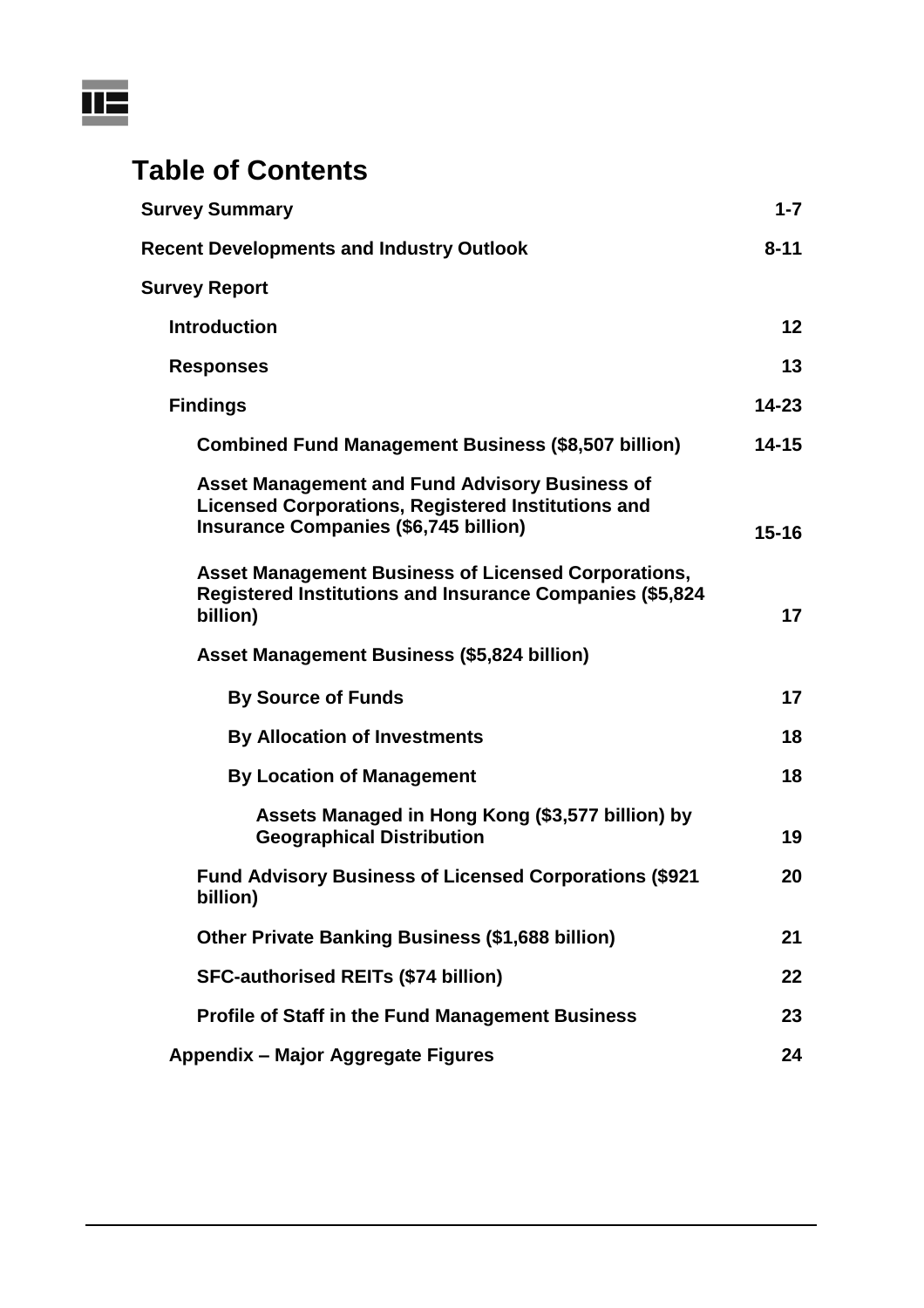

## **Survey Summary**

The Securities and Futures Commission (SFC) has conducted the Fund Management Activities Survey (FMAS) for the year ended 31 December 2009. The survey covered asset management activities among licensed corporations<sup>1</sup>, registered institutions<sup>2</sup> and insurance companies<sup>3</sup>.

<span id="page-2-2"></span><span id="page-2-1"></span><span id="page-2-0"></span>The major findings of this year's FMAS are summarised below:

**1. The combined fund management business<sup>4</sup> of Hong Kong rebounded strongly in 2009, with a year-on-year increase of 45.4% to \$8,507 billion\* as at the end of the year.**



\* *Unless stated otherwise, the values given are in HK dollars.*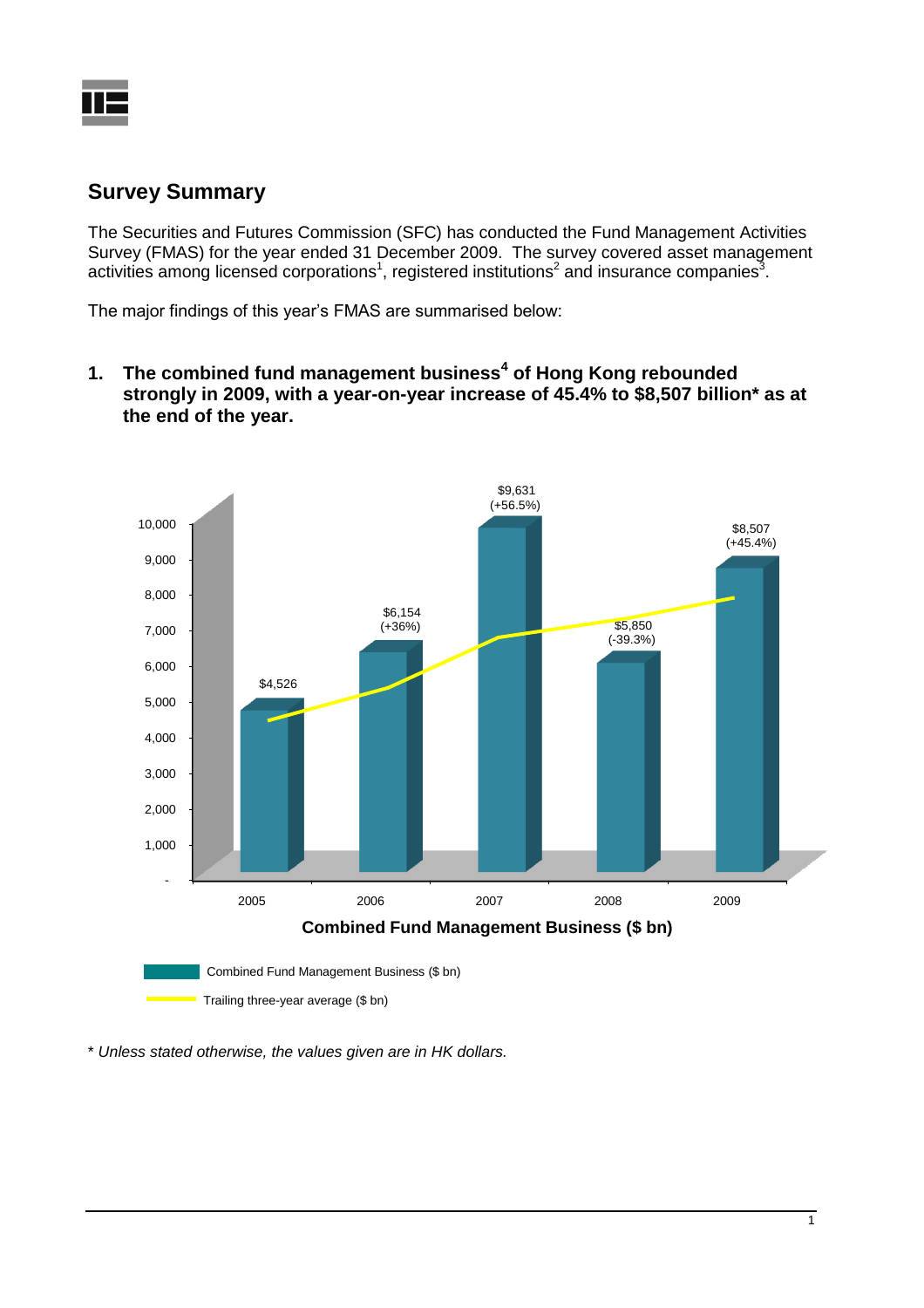

## **Components in Combined Fund Management Business**



Legend: RI: registered institutions LC: licensed corporations IC: insurance companies REITs: real estate investment trusts

Note:

The amount of assets under management by insurance companies has excluded those assets sub-contracted or delegated to other licensed corporations / registered institutions in Hong Kong for management. Assets under management reported by insurance companies that are also licensed by the SFC are included under the category of licensed corporations.

- **The growth in the combined fund management business was driven by strong recovery** in global financial markets, significant inflow of investment capital into the Asia Pacific region, as well as gains in the REIT market.
- According to the 2009 Market Highlights issued by the World Federation of Exchanges (WFE):
	- WFE member exchange broad equity market indexes rose by 44.9% in US dollar terms in 2009.
	- The Asia-Pacific region outperformed the WFE average with its broad equity market index registering an increase of 57.6% during the year.
	- Total investment flows (comprising capital raised for initial public offerings and secondary equity issuance) into Asia Pacific rose by 50.3% year-on-year in 2009 to US\$335.3 billion. This contrasts with an overall 11.7% decline in investment flows to US\$856.1 billion, with respective decline of 9.4% and 45.7% registered in Americas and Europe-Africa-Middle East.
- SFC-authorised REITs marked a new milestone with the first time dual listing of a REIT. The market capitalisation of the SFC-authorised REITs grew by 60% in 2009, exceeding the 53.6% gains recorded by the REIT Index. Given the development of REIT markets in Hong Kong and other parts of Asia and rising interests in mergers and acquisitions of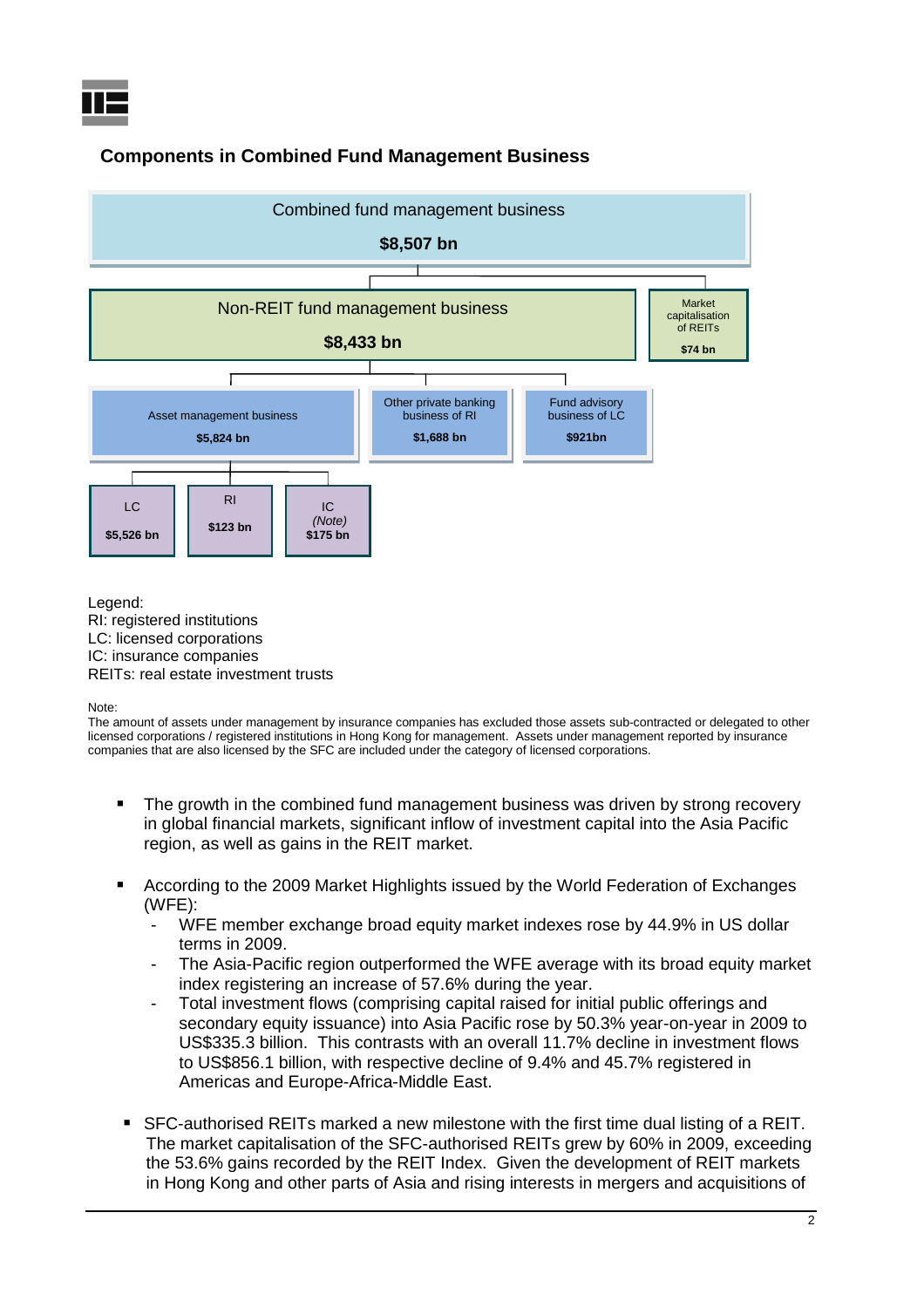

REITs, the SFC has also enhanced the regulatory regime of REITs to govern takeovers and mergers of REITs with a view to providing better protection for minority unitholders.

- By types of business activity:
	- Asset management business led the recovery with a year-on-year 57.1% increase in amount of assets under management to \$5,824 billion in 2009.
	- Other private banking business grew 31.2% to \$1,688 billion.
	- Fund advisory business rose 13.7% to \$921 billion.
- By categorisation of market players:
	- Licensed corporations posted the strongest year-on-year gain, with a 50.3% increase in their aggregate asset management and fund advisory businesses to \$6,447 billion in 2009.
	- Registered institutions recorded a 29.8% increase in their aggregate asset management and other private banking businesses to \$1,811 billion.
	- Insurance companies reported a 44.6% increase in their assets under management to \$175 billion.
- **2. Hong Kong continued to attract international investors to use Hong Kong as the platform for investing in the region. Of the total \$8,433 billion in non-REIT fund management business, 63.9% was sourced from non-Hong Kong investors.**



**Non-REIT Fund Management Business: by Source of Funds (\$ bn)**

 In value terms, the amount of funds sourced from Hong Kong and non-Hong Kong investors grew at a fairly similar pace of around 45%. This perhaps reflected the general trend among investors to channel their funds for investment in the Asia Pacific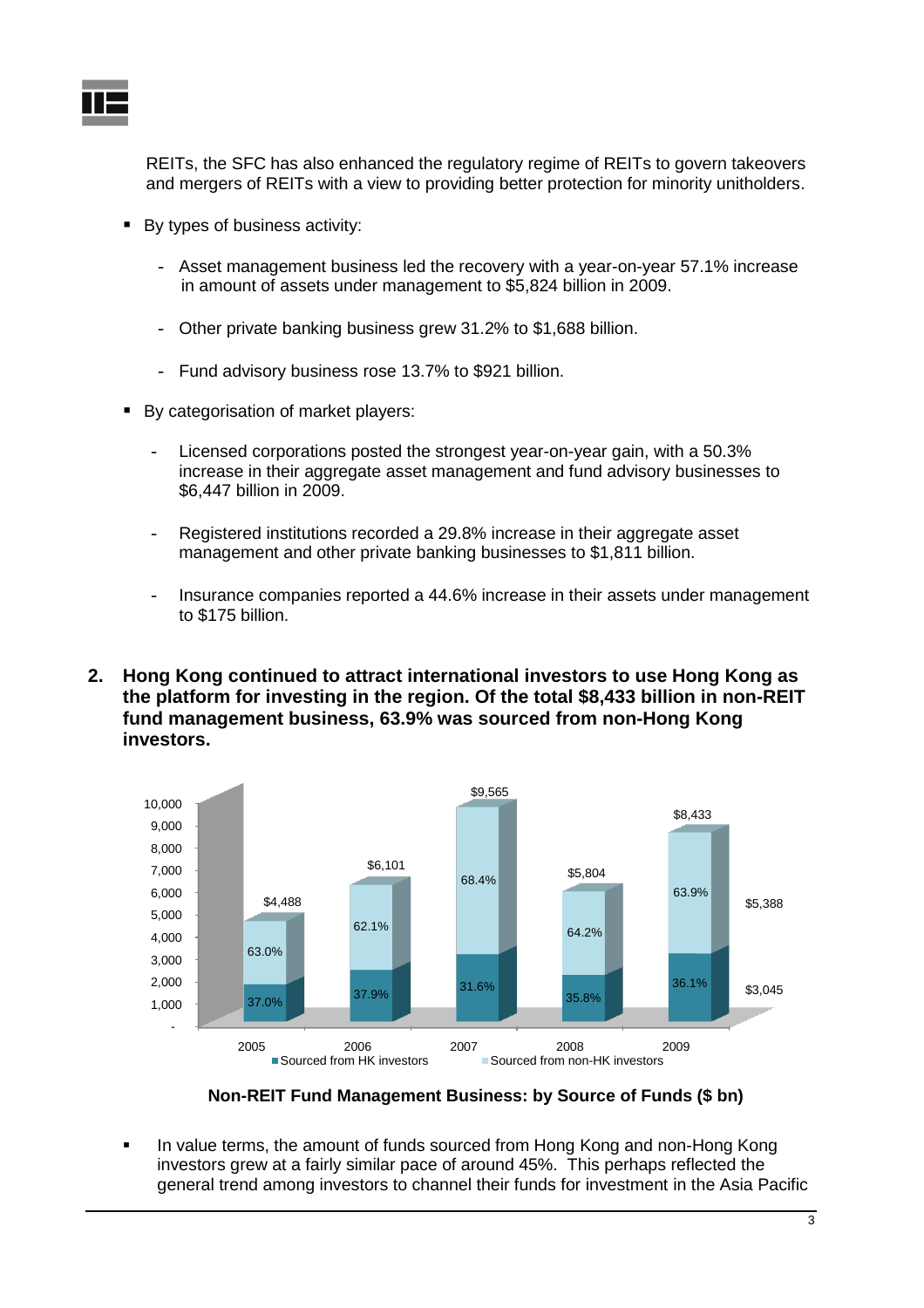region, which has emerged relatively unscathed from the last financial turmoil and recovered faster than the rest of the major economies around the world.

- In the process, Hong Kong was a primary beneficiary given its strength in identifying and managing investments in the region.
- **3. An aggregate of \$3,577 billion, or 61.4% of the total non-REIT assets under management, was managed in Hong Kong as investors use Hong Kong as the platform to invest in the Asia-Pacific region, particularly in the Mainland.**



Asset management business managed in Hong Kong

Asset management business sub-contracted or delegated to other offices / third parties overseas for management

#### **Assets Management Business: by Location of Management (\$ bn)**

- **Investment professionals in Hong Kong have developed expertise in making** investments in the Asia-Pacific region, in particular, on the Mainland. Therefore, Hong Kong serves as the gateway for overseas investors to invest in the Mainland, and at the same time, it also serves as the gateway for Mainland investors to invest in overseas markets. This unique strength enables Hong Kong to garner over 60% of the non-REIT assets for management in Hong Kong.
- Following a decline in the amount of Mainland assets managed in Hong Kong in 2008, recovery was recorded in 2009, with a year-on-year increase of 17.2% to \$75 billion in 2009, representing around 15% of the aggregate quota granted to the Qualified Domestic Institutional Investor (QDII) up to the end of March 2010. More than 50% of these Mainland assets were invested in Hong Kong, around 20% were invested in the Asia-Pacific region, and the remaining portion was invested in North America and Europe.
- Hong Kong also acts as the platform for Mainland firms to gain exposure to global financial practices. We have seen an increasing number of Mainland-related financial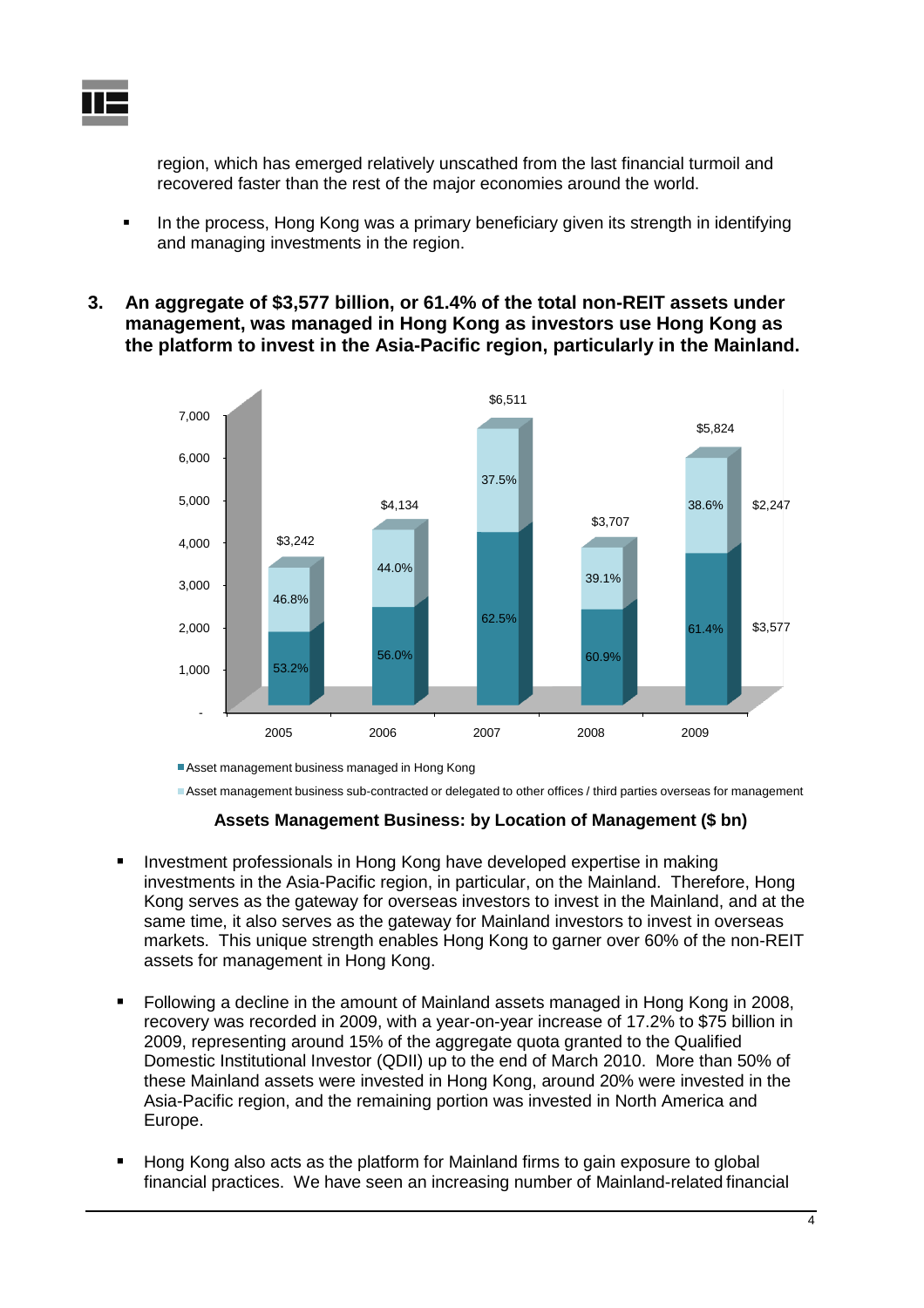

institutions establishing operations in Hong Kong. As at the end of March 2010, around 43 Mainland companies have established a total of 127 licensed corporations or registered institutions in Hong Kong, broken down as follows:

- 13 Mainland securities companies have established 44 licensed corporations.
- Six Mainland futures companies have established six licensed corporations.
- Six Mainland fund management companies have established six licensed corporations.
- Four Mainland insurance companies have established five licensed corporations.
- Other types of Mainland companies, totalling 14, have established 52 licensed corporations and 14 registered institutions.
- The number of Mainland-related companies managing SFC-authorised funds has increased from two in 2008 to eight by the end of June 2010. The number of such funds managed by these companies increased from 46 in 2008 to 65 in 2009, and the net asset value of these funds increased from \$29.6 billion to \$45.8 billion during this period, up 54.7%.
- Among the Mainland-related companies that participated in this survey, their total asset management and fund advisory businesses grew by 70.1% in 2009 to \$154.7 billion. These firms mainly engage in the management of institutional funds and SFCauthorised funds.
- In the meantime, we continue to see encouraging developments on the following fronts:
	- In June 2010, the People's Bank of China, the Ministry of Finance, Ministry of Commerce, the General Administration of Customs, the State Administration of Taxation and the China Banking Regulatory Commission jointly issued a circular to expand the pilot implementation of cross-border trade-related renminbi settlements. This will increase the scope for renminbi financial transactions, and promote the volume and velocity of renminbi in Hong Kong.
	- On 19 July 2010, the Hong Kong Monetary Authority and the People's Bank of China signed a Supplementary Memorandum of Co-operation on the expansion of the renminbi trade settlement scheme in order to liberalise current controls on the opening of renminbi accounts in Hong Kong and to facilitate inter-account renminbi transfers, and this will pave the way for the launch of renminbi-denominated fund products.
	- According to statistics published by the China Insurance Regulatory Commission (CIRC), as at the end of March 2010, the largest group of QDII investor, namely the Mainland insurance companies, have accumulated total assets amounting to approximately RMB 4.3 trillion. Under the provisional rules issued by the CIRC, as much as 15% of such assets may be invested overseas, thus presenting an immense opportunity to Hong Kong to act as a platform to manage these assets that seek overseas investment.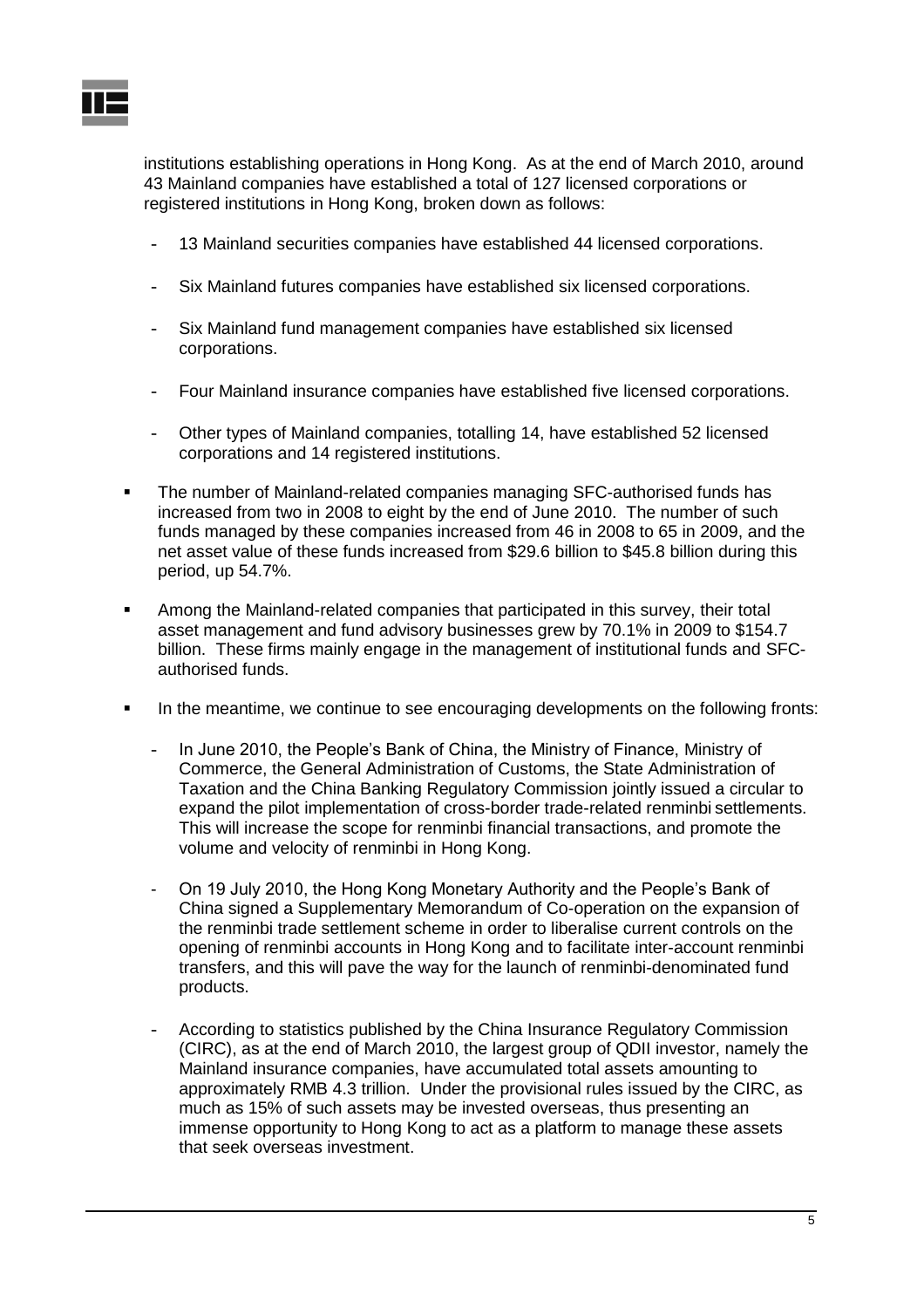

- The State Administration of Foreign Exchange (SAFE) has resumed the granting of QDII quota in October 2009, after a hiatus since May 2008. According to the statistics released by SAFE, up to the end of March 2010, SAFE has granted a total investment quota of US\$39.73 billion to 26 Mainland fund management companies and two securities firms, as well as granted an aggregate investment quota of US\$7.96 billion to 22 Mainland commercial banks pursuant to the QDII programme, thus allowing them to invest overseas.
- According to the statistics and regulation published by the National Council for Social Security Fund, the total assets of China's National Social Security Fund have grown from RMB 562.4 billion as of end of 2008 to around RMB 776.5 billion at the end of 2009. Up to 20% of these assets may be invested overseas including Hong Kong.





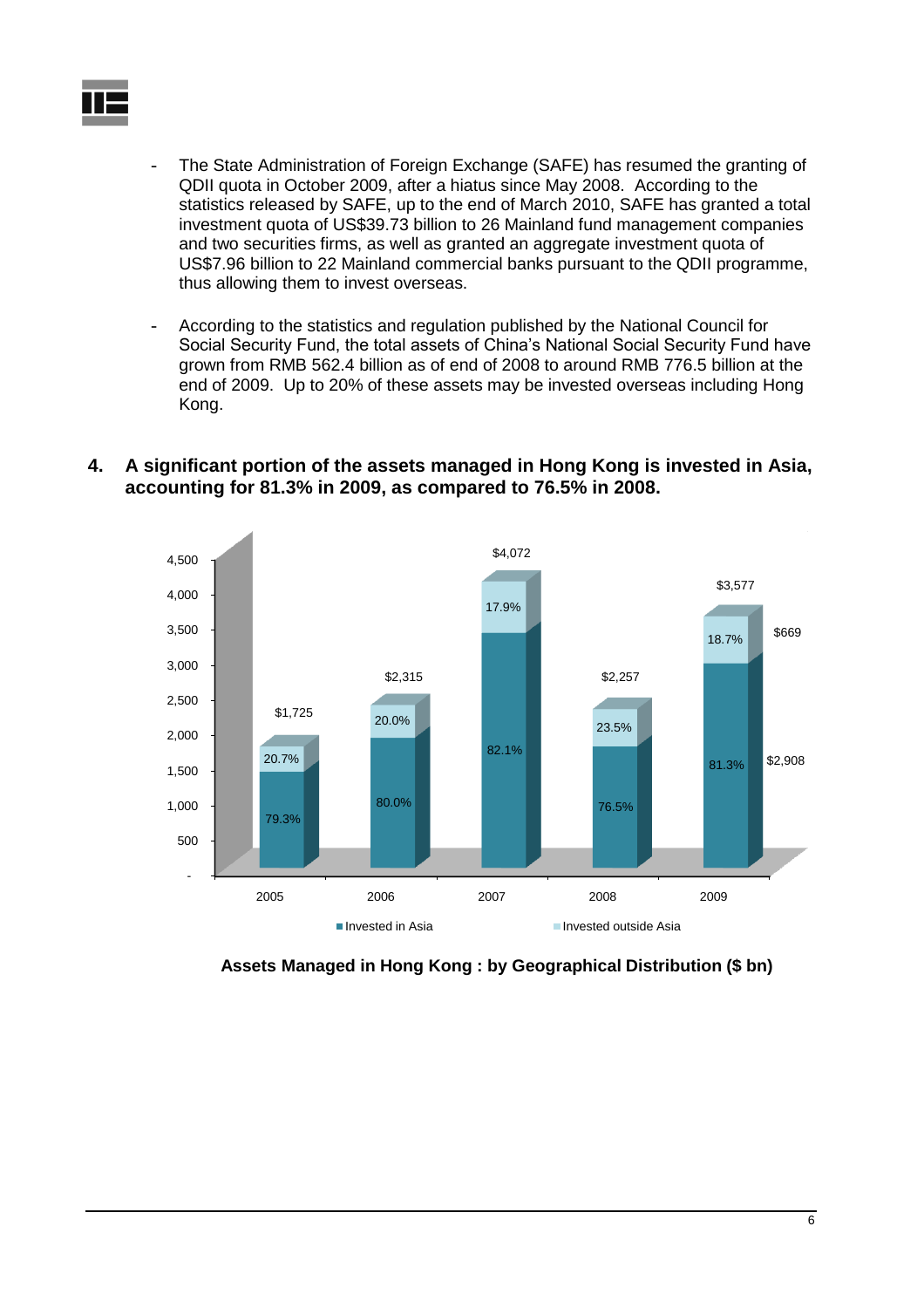- The level of assets managed in Hong Kong and invested in Asia has recovered to above 80%, similar to the level in 2007 prior to the financial turmoil. In value terms, this amounted to \$2,908 billion, comprising \$1,860 billion in Hong Kong and the Mainland, \$122 billion in Japan and \$926 billion in the rest of Asia Pacific.
- In growth terms, the amount of assets managed in Hong Kong that invested in Asia increased by 68.5% year-on-year, significantly higher than the amount of assets invested outside of Asia, which increased by 26.0% to \$669 billion.
- The sharply higher gains in investments in Asia exemplified the relatively strong preference for Asia investments among investors, in light of the strength among Asian economies to emerge from the global financial crisis, vis-à-vis the uncertain pace of recovery in other leading economies, accentuated by the sovereign-debt crisis in economies such as Greece, Spain and Portugal.
- The buoyant economic performance of the Mainland, which recorded a gross domestic product growth of 8.7% in 2009 and is expected to demonstrate growth of 9-10% in 2010, has also contributed to the flow of funds to Hong Kong for investment management.
- At the same time, the strong economic growth of the Mainland has generated substantial wealth and created strong demand for overseas investment opportunities. During 2009, the investment quota granted by SAFE pursuant to the Qualified Foreign Institutional Investors (QFII) programme amounted to an estimate of US\$3.3 billion, bringing the QFII quota to an accumulated amount of US\$16.67 billion at the end of 2009.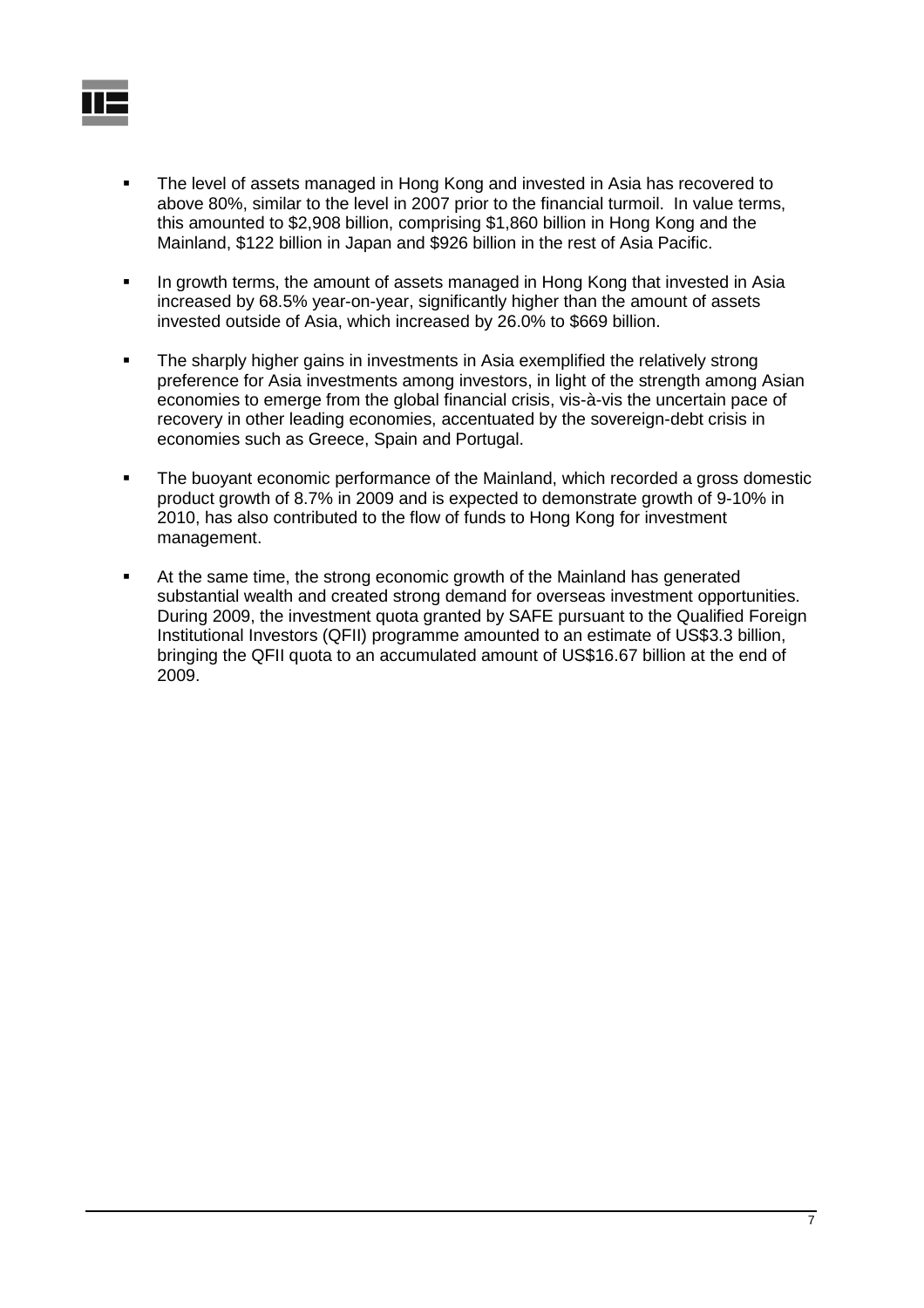# **Recent Developments and Industry Outlook**

Both the fund management industry and financial regulators in major jurisdictions have undertaken major initiatives in 2009 to address issues identified in the financial turmoil and to promote the further development of the industry. Among industry practitioners, we have seen rationalization and consolidation of activities to better focus and utilize resources. On the policy front, both the SFC and financial regulators in jurisdictions such as the US and EU have introduced regulatory reforms to enhance the regulatory framework to meet the new challenges ahead.

## **1. Enhancing the regulatory regime for the fund industry**

 In September 2009, the SFC issued the Consultation Paper on Proposals to Enhance Protection for the Investing Public, which include proposals that follow from the SFC's report to the Financial Secretary in December 2008. The consultation ended in December 2009 and the conclusion to the consultation was issued in May 2010, incorporating amendments in response to comments received during the consultation process.

The salient features achieved under the regulatory reform are:

- a consolidated products handbook to regulate different investment products on the basis of a common set of overarching principles. To provide for the differences among different products, the products handbook also contains product codes for specific categories of products, namely the revised Code on Unit Trusts and Mutual Funds, the revised Code on Investment-Linked Assurance Schemes, and the new Code on Unlisted Structured Investment Products.
- Product Key Facts Statements introduced for all investment products regulated under the consolidated products handbook in order to provide investors with concise product summaries written in plain language and presented in a uniform manner to facilitate understanding and comparison.
- cooling-off period for structured investment products that have a scheduled tenor of over one year in order to give investors a window to exit these investments.
- enhanced conduct requirements for intermediaries in their selling practices relating to the sale of investment products.
- In October 2009, the SFC issued a consultation paper to transfer the regulation of public offers of structured products from the Companies Ordinance (CO) prospectus regime to the offers of investments regime in Part IV of the Securities and Futures Ordinance (SFO), with an aim to enhance disclosure and improve product transparency of unlisted structured products under the new Code on Unlisted Structured Investment Products. The conclusion was issued in April 2010 and announced that the SFC would proceed with the proposal to transfer the regulation of public offers of structured products from the CO prospectus regime to the offers of investments regime in Part IV of the SFO. The transfer would enable public offers of all unlisted structured products, regardless of their legal form, to be regulated under the SFO.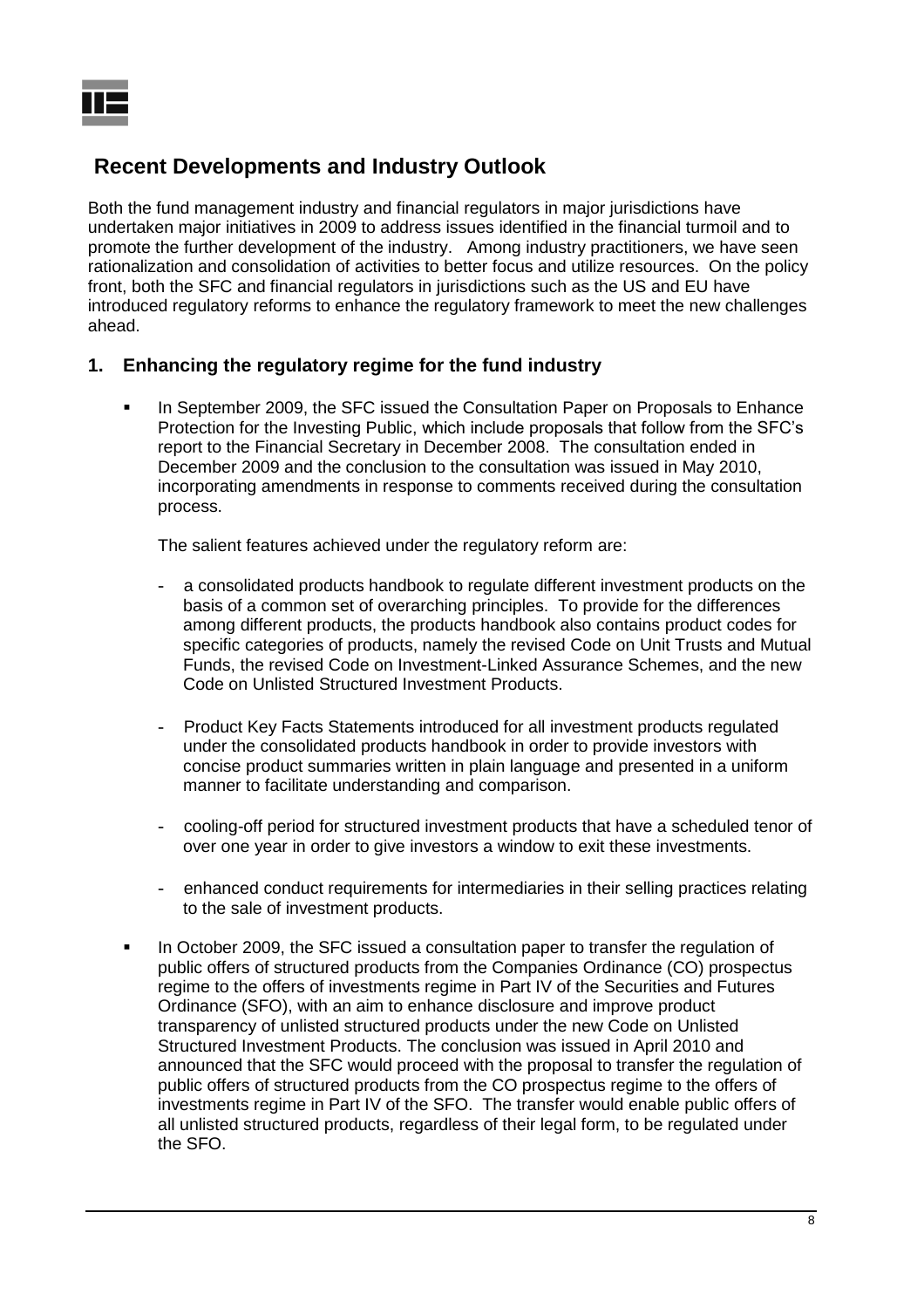

 In January 2010, the SFC issued a consultation paper on proposals in relation to mergers and acquisitions of REITs and market conduct regulation of listed collective investment schemes. The proposals aim to provide better protection for minority shareholders and assist the further development of Hong Kong's REIT market. The conclusion was issued in June 2010 and the Codes on Takeovers and Mergers and Share Repurchases were made applicable to SFC-authorised REITs with immediate effect. As a result, a set of REIT Guidance Notes have been introduced and the Code on REITS has also been amended to align the control structure of REITS with that of listed companies.

#### **2. Strengthening and expanding regulatory ties with Mainland authorities and overseas regulators**

## **Mainland**

- In May 2009, the Supplementary Agreement VI to the closer Economic Partnership Agreement (CEPA VI) was signed to provide the framework for Hong Kong securities brokers to form joint ventures in Guangdong with Mainland firms to carry out securities investment advisory business.
- **In January 2010, the China Securities Regulatory Commission (CSRC) promulgated** the administrative rules regarding the joint venture securities investment advisory companies as formulated under CEPA VI.
- In May 2010, CEPA VII was signed paving the way for the launch of exchange-traded funds (ETFs) tracking Hong Kong-listed stocks in the Mainland in the near term, thus further strengthening closer ties between Hong Kong and Mainland entities.
- **The SFC provided support to the Government regarding the Framework Agreement on** Hong Kong/Guangdong Cooperation which was signed in April 2010 designed to enhance Hong Kong's position as an international financial centre. It marks a new stage of cooperation between Hong Kong and Guangdong.

### **Overseas**

- In May 2009, the SFC and the Taiwan Financial Supervisory Commission (FSC) signed and exchanged a Side Letter to a bilateral Memorandum of Understanding to enable cross listing of ETFs in the two markets. It also aims to strengthen regulatory co-operation between the SFC and the FSC, in particular arrangements relating to information sharing and confidentiality regarding management of ETFs.
- **In November 2009, a Declaration on Mutual Cooperation on Development of Islamic** Capital Market and Islamic Collective Investment Schemes was signed with the Securities Commission of Malaysia to provide for the mutual recognition of Islamic collective investment schemes between Hong Kong and Malaysia, to foster the further development of Islamic fund management in Hong Kong and to strengthen cooperation between the two regulators.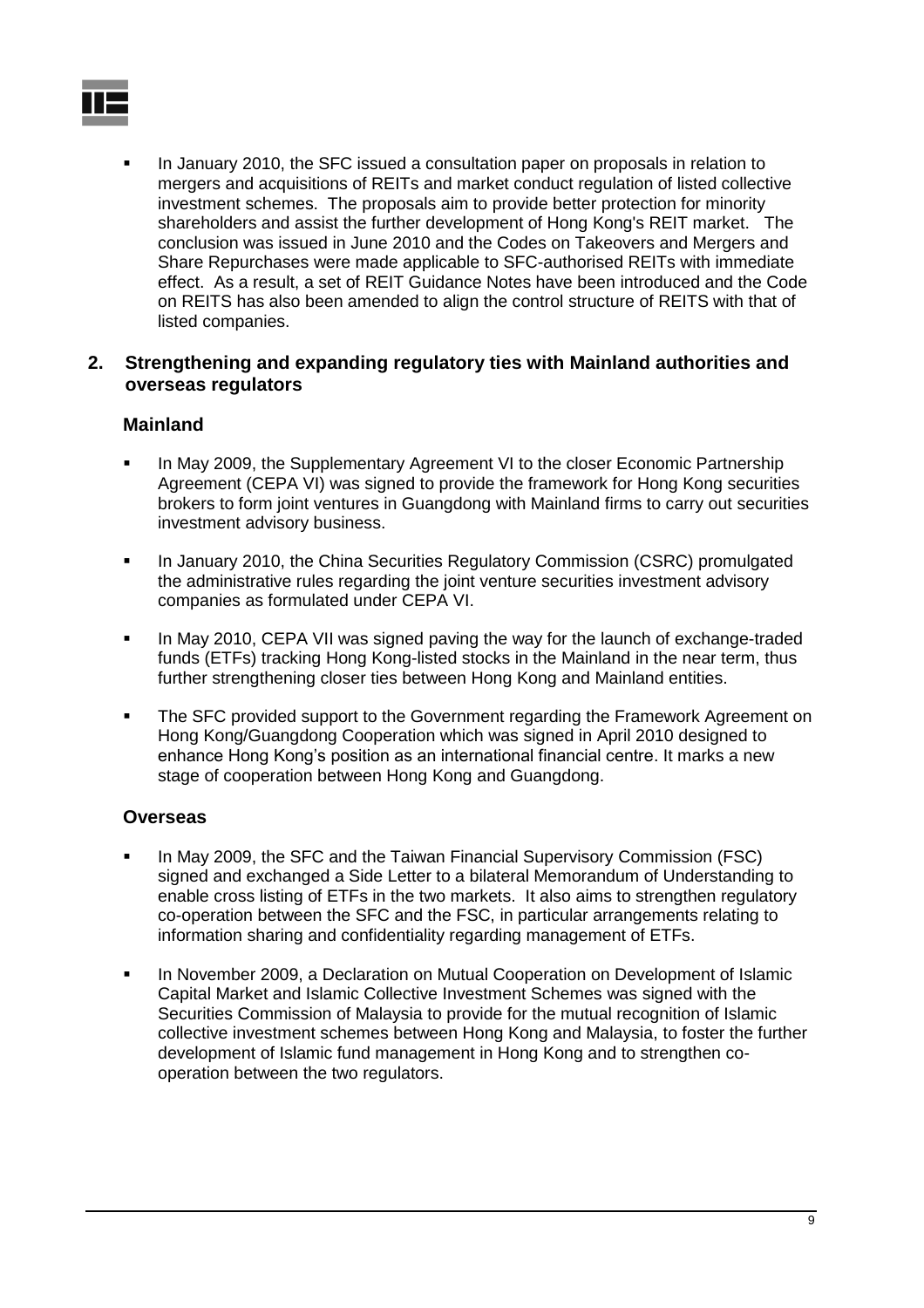## **3. Continued growth of Hong Kong's exchange-traded-fund industry**

- The ETFs market in Hong Kong has demonstrated remarkable growth:
	- The number of ETFs stood at 43 as at end of December 2009, up from 24 in 2008.
	- Another 19 ETFs were listed in the six-month period up to end of June 2010, bringing the total number of ETFs currently listed in Hong Kong to 62.
	- Amongst these listed ETFs, 21 track the A-share indices.
	- The average daily turnover of ETFs in 2009 accounted for 3.2% of the total average daily turnover of the Hong Kong stock market, compared to 2.5% in 2008.
- Hong Kong is the second largest ETF market in Asia in terms of turnover and market capitalisation:
	- The average daily turnover of ETFs in Hong Kong amounted to US\$252 million in the first six months of 2010, representing an increase of 12.5% year-on-year.
	- The market capitalisation of ETFs listed in Hong Kong amounted to US\$23,118 million at end of June 2010, excluding the gold ETF, or US\$67,775 million, including the gold ETF, representing respective year-on-year increases of 29.7% and 30.9%.
- A number of milestones were achieved in 2009 and 2010 to date:

2009:

- Authorised the first series of China A-share sector ETFs;
- Authorised the first Hong Kong equity-value-based ETF managed by a Hong Kongbased fund manager;
- Cross-listed for the first time a Taiwan ETF in Hong Kong;
- Cross-listed for the first time three Hong Kong ETFs in Taiwan.

2010:

- Authorised the first ETF that tracks a Shenzhen Stock Index (also the first ETF managed by the Hong Kong subsidiary of a Mainland financial institution).
- Authorised the first ETF managed by the Hong Kong asset management subsidiary of a major insurance group in the Mainland.
- In addition to a broader ETF product range, we have also seen growth in ETF management expertise in Hong Kong. As at July 2010, there were a total of 14 ETF managers in Hong Kong, compared to 8 at the end of 2008.
- Hong Kong's ETF market is expected to continue its strong growth for the following reasons: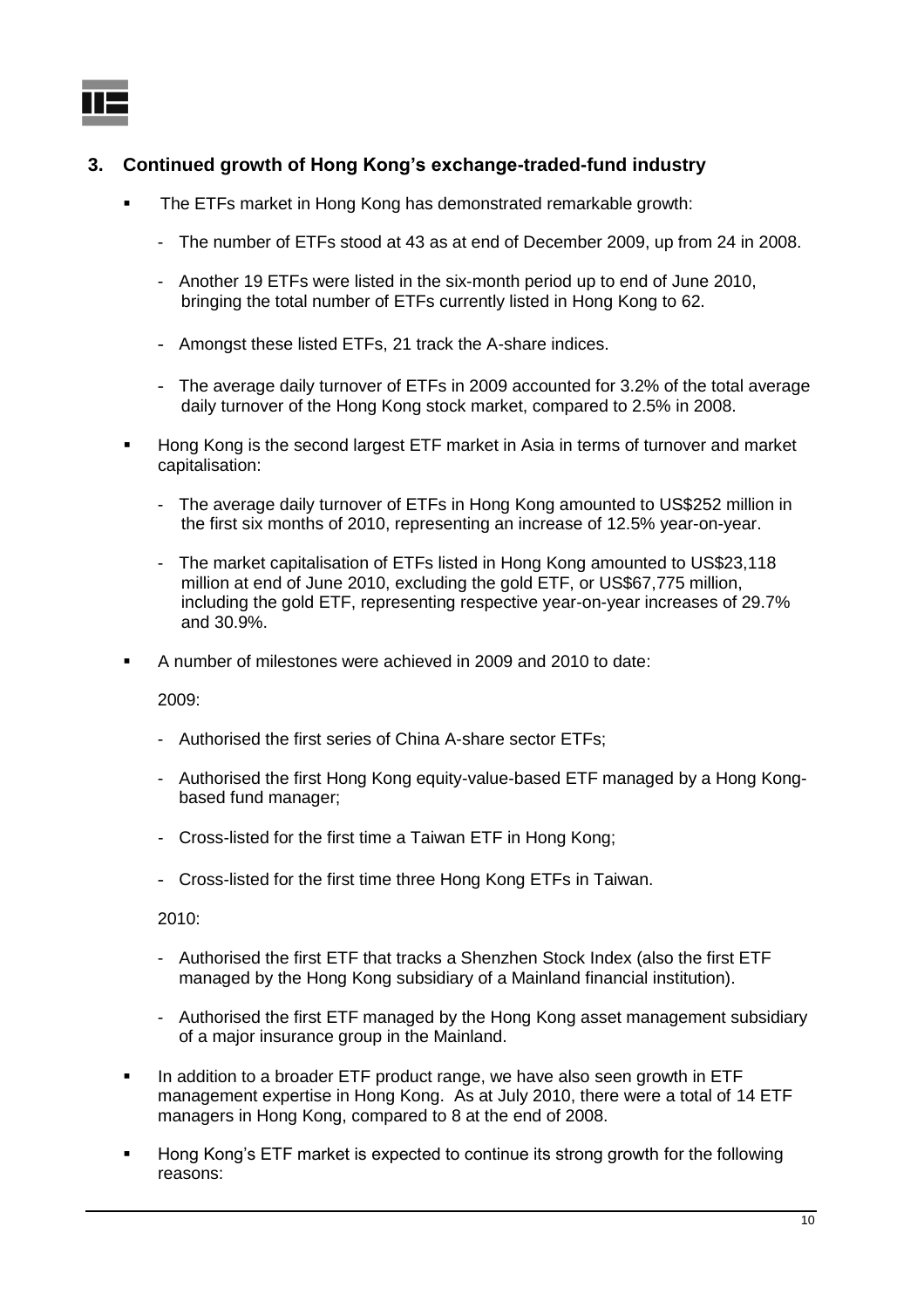

- Policy support from Mainland authorities for ETF development, as evidenced by CEPA VII which provides that ETFs constituted by Hong Kong-listed stocks be launched in the Mainland at an appropriate time.
- Increase in the pool of ETF management expertise in Hong Kong.
- Proven success of ETF cross-listing, as demonstrated in the case of Taiwan-Hong Kong cross-listing.

### **4. Market opportunities and challenges**

- With the staged implementation of the new measures to enhance investor protection in the second half of 2009, the SFC will work closely with industry practitioners to bring about a smooth transition into the new regulatory regime. In this regard, the SFC conducted a series of dedicated briefing sessions to provide clear guidance to industry players on specific product and conduct requirements. At the same time, the SFC has committed to an extensive investor education campaign to keep the public wellinformed of our regulatory initiatives and the impact it would have on them.
- Concurrently, the SFC will closely monitor overseas development as various regulatory reforms are conducted in major financial centres.
- Apart from the regulatory aspect, the SFC will proactively monitor the development in the global financial market, as economies around the world are now at different stages of their economic cycles:
	- The granting of QDII quota appeared to have gathered pace, as the quota granted during the first three months in 2010 already accounted for more than 50% of the QDII quota granted in 2009. Since Hong Kong is generally the preferred location for managing such funds, we foresee increased investment management business derived from this aspect.
	- However, the Mainland government is also adopting various measures to prevent the property market from becoming overheated. The development of government policies and their impact on the financial sector and the overall economy of the Mainland have yet to unfold.
	- The sovereign debt crisis in the European region will continue to pose uncertainty to the financial markets, thus calling for continued vigilance and co-operation among regulators around the world, including the SFC.
	- Economic recovery in the US is gathering pace but there remain sporadic signs of uncertainty. This, together with the move by the US government to withdraw its economic stimulus measures, will have implications on the stability of the US economy and its financial market, and to some extent, on the global economy and financial markets. Close monitoring of the development is warranted.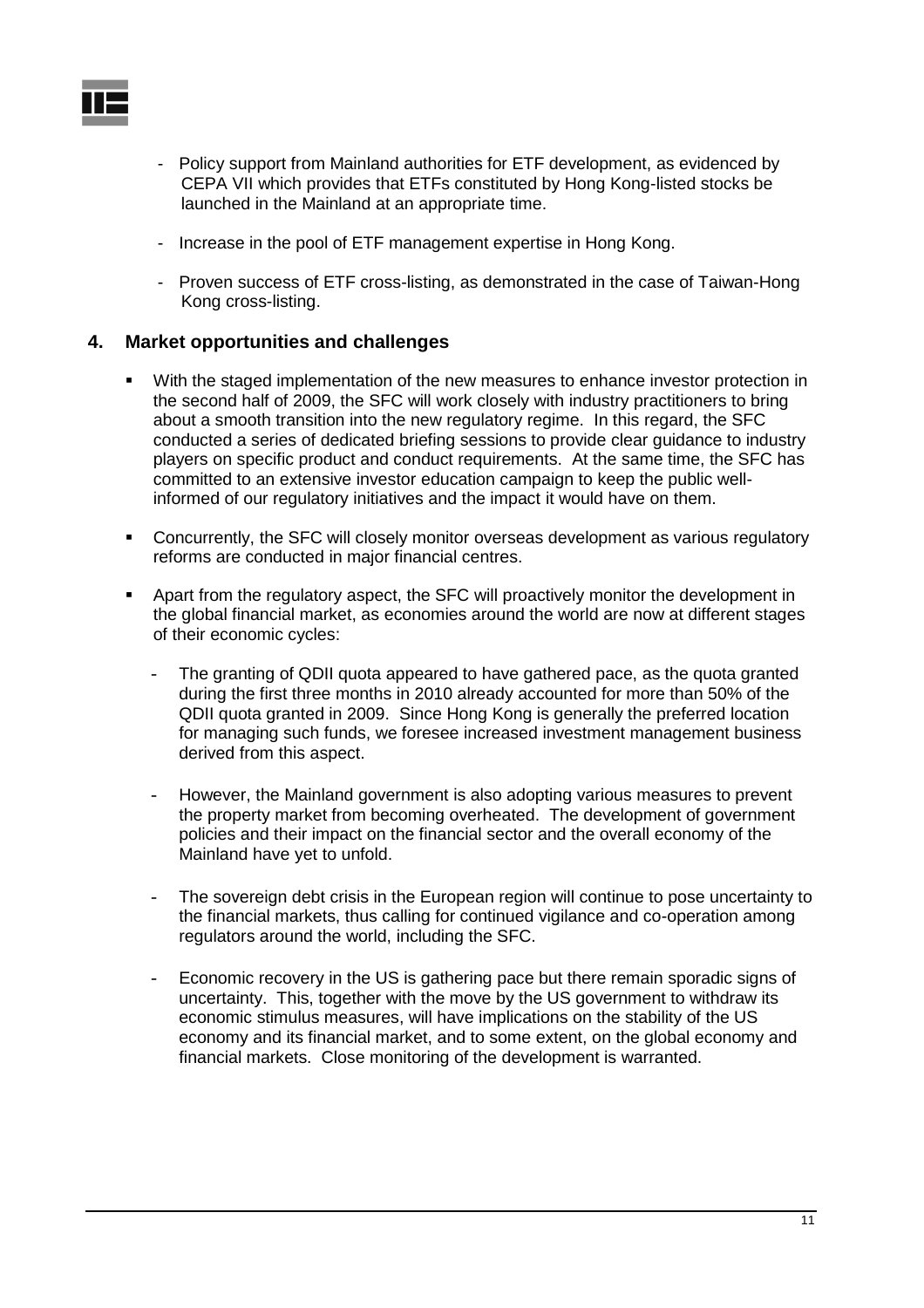

# **Survey Report**

## **Introduction**

- 1. The FMAS is an annual survey conducted by the SFC since 1999 to collect information and data on the general state of affairs of the fund management industry in Hong Kong. It helps the SFC plan its policies and operations.
- 2. The survey covers the fund management activities of three types of firms in Hong Kong, namely:
	- (a) corporations licensed by the SFC that engage in asset management and fund advisory business (collectively "licensed corporations"<sup>1</sup>[\)](#page-2-0);
	- (b) banks engaging in asset management and other private banking business (collectively "registered institutions"<sup>[2](#page-2-1)</sup>), and are subject to the same regulatory regime (ie, the Securities and Futures Ordinance or SFO) as the licensed corporations in respect of their fund management activities; and
	- $(c)$  in[s](#page-2-2)urance companies<sup>3</sup> registered under the Insurance Companies Ordinance (ICO) but not licensed with the SFC, which provide services constituting classes of long-term business as defined in Part 2 of Schedule 1 of the ICO and have had gross operating income derived from asset management.
- 3. The FMAS Questionnaires (Questionnaires) were sent to the licensed corporations and, with the assistance of the Hong Kong Monetary Authority and the Hong Kong Federation of Insurers, to registered institutions and relevant insurance companies respectively, to enquire about their fund management activities as at 31 December 2009. The Questionnaires sent to the registered institutions and insurance companies were largely the same as those sent to the licensed corporations, except for minor adjustments to cater for their different business nature and operations.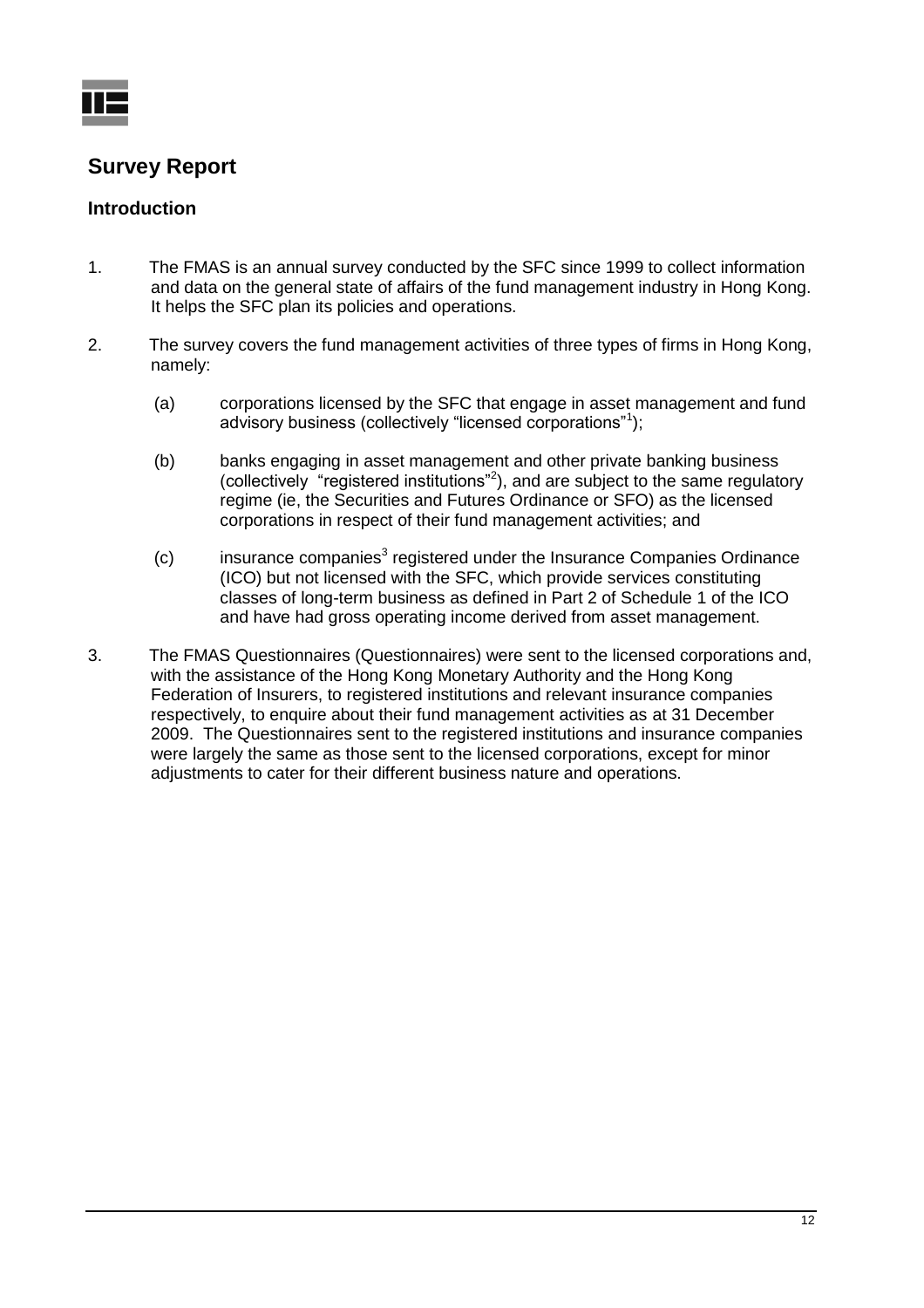

## **Responses**

#### **General**

4. A total of 328 firms responded to the Questionnaires and reported that they had conducted asset management, fund advisory and/or other private banking businesses during the survey period. These included 276 licensed corporations, 37 registered institutions and 15 insurance companies.

#### **Licensed corporations**

5. An analysis of the activities of the 276 licensed corporations that had engaged in asset management and/or advisory business on funds or portfolios is shown below:

| Respondents with asset management business only           | 149 |
|-----------------------------------------------------------|-----|
| Respondents with assets under fund advisory business only | 44  |
| Respondents with both of the above businesses             | 83  |
|                                                           | 276 |

#### **Registered institutions**

6. An analysis of the activities of the 37 registered institutions that had engaged in asset management and/or other private banking business is shown below:

| Respondents with asset management business only      | 10  |
|------------------------------------------------------|-----|
| Respondents with other private banking business only | 14  |
| Respondents with both of the above businesses        | 13  |
|                                                      | -37 |

#### **Insurance companies**

7. 15 insurance companies that provided services of long-term business covering wealth management, life and annuity and retirement planning products, but were not licensed by the SFC responded to this survey.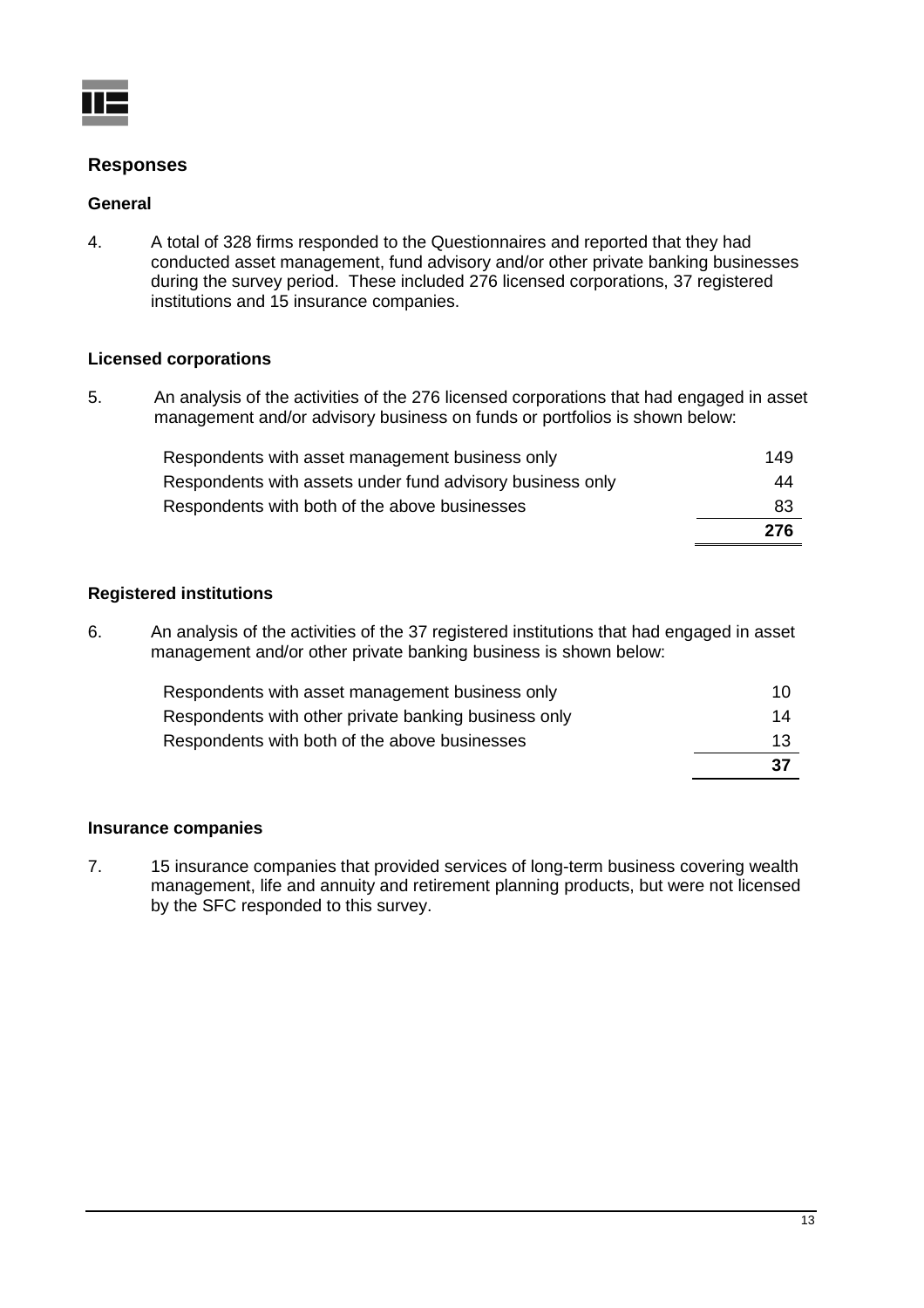

## **Findings**

## **Combined Fund Management Business (\$8,507 billion)**

8. Hong Kong's combined fund management business amounted to \$8,507 billion, representing an increase of 45.4% during 2009.



### 9. The combined fund management business can be analysed as follows:

| $($$ billion)                               | Licensed<br>corporations | Registered<br>institutions | Insurance<br>companies | Total |
|---------------------------------------------|--------------------------|----------------------------|------------------------|-------|
| Asset management<br>business                | 5,526                    | 123                        | 175                    |       |
| Fund advisory business                      | 921                      | $\overline{\phantom{a}}$   |                        | 921   |
| Other private banking<br>business           |                          | 1,688                      |                        | 1,688 |
| <b>Non-REIT fund</b><br>management business | 6,447                    | 1,811                      | 175                    | 8,433 |
| <b>SFC-authorised REITs</b>                 | 74                       | $\overline{\phantom{a}}$   |                        | 74    |
| <b>Combined fund</b><br>management business | 6,521                    | 1,811                      | 175                    | 8,507 |

For major aggregate figures of FMAS 2009, see the Appendix on page 24.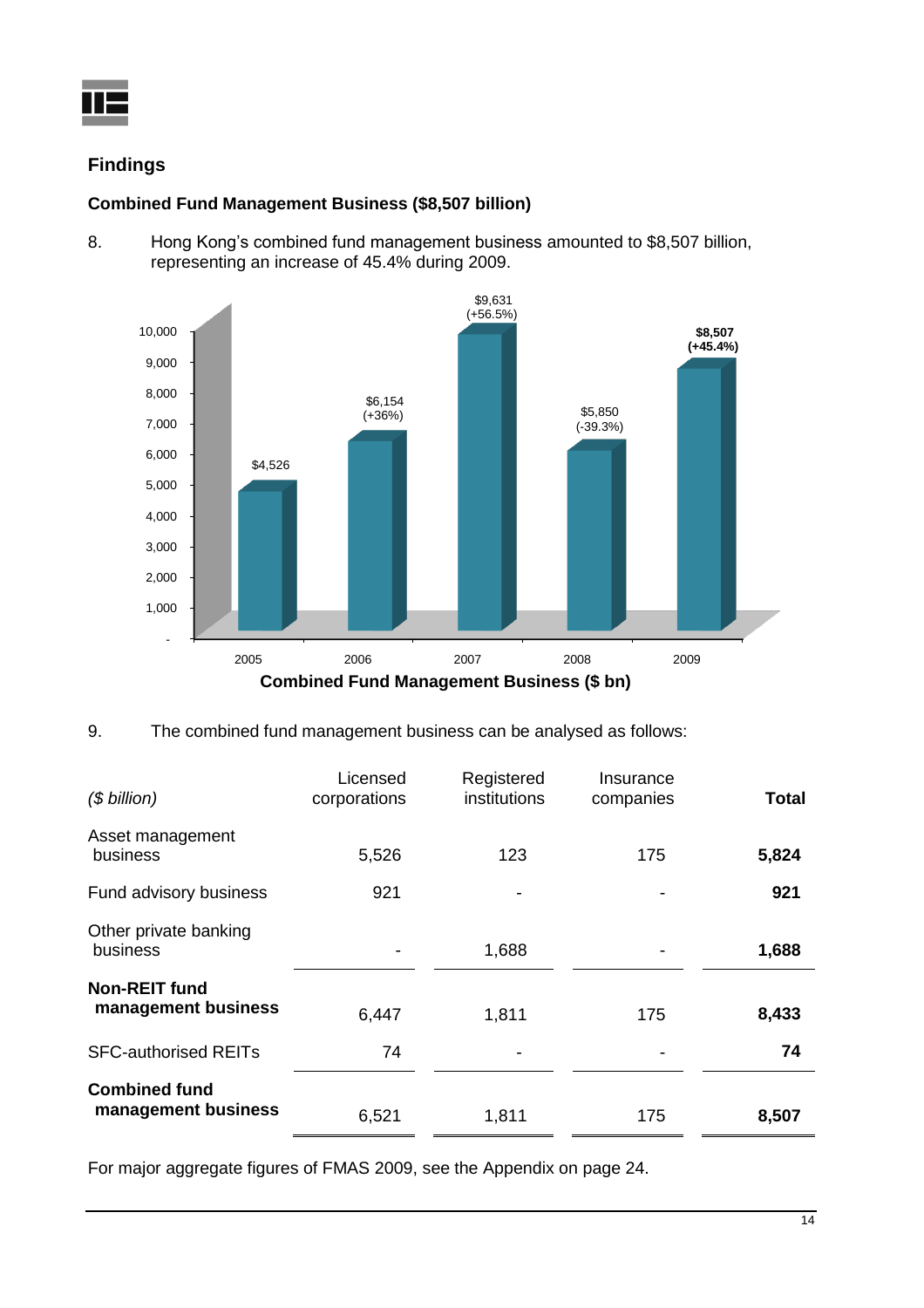

- 10. Licensed corporations reported an aggregate increase of 50.3% in their non-REIT fund management business to \$6,447 billion. By category, their asset management business rose by 58.9% to \$5,526 billion while the fund advisory business also increased by 13.7% to \$921 billion during the year.
- 11. Registered institutions reported an aggregate increase of 29.8% in their non-REIT fund management business to \$1,811 billion at the end of 2009. Their asset management business increased by 13.9% while other private banking business increased by 31.2%.
- 12. Insurance companies reported a total of \$175 billion of assets under management as at the end of 2009, representing a substantial increase of 44.6%.

#### **Asset Management and Fund Advisory Business of Licensed Corporations, Registered Institutions and Insurance Companies (\$6,745 billion)**



**Asset Management and Fund Advisory Business by Type of Funds (\$ mn)**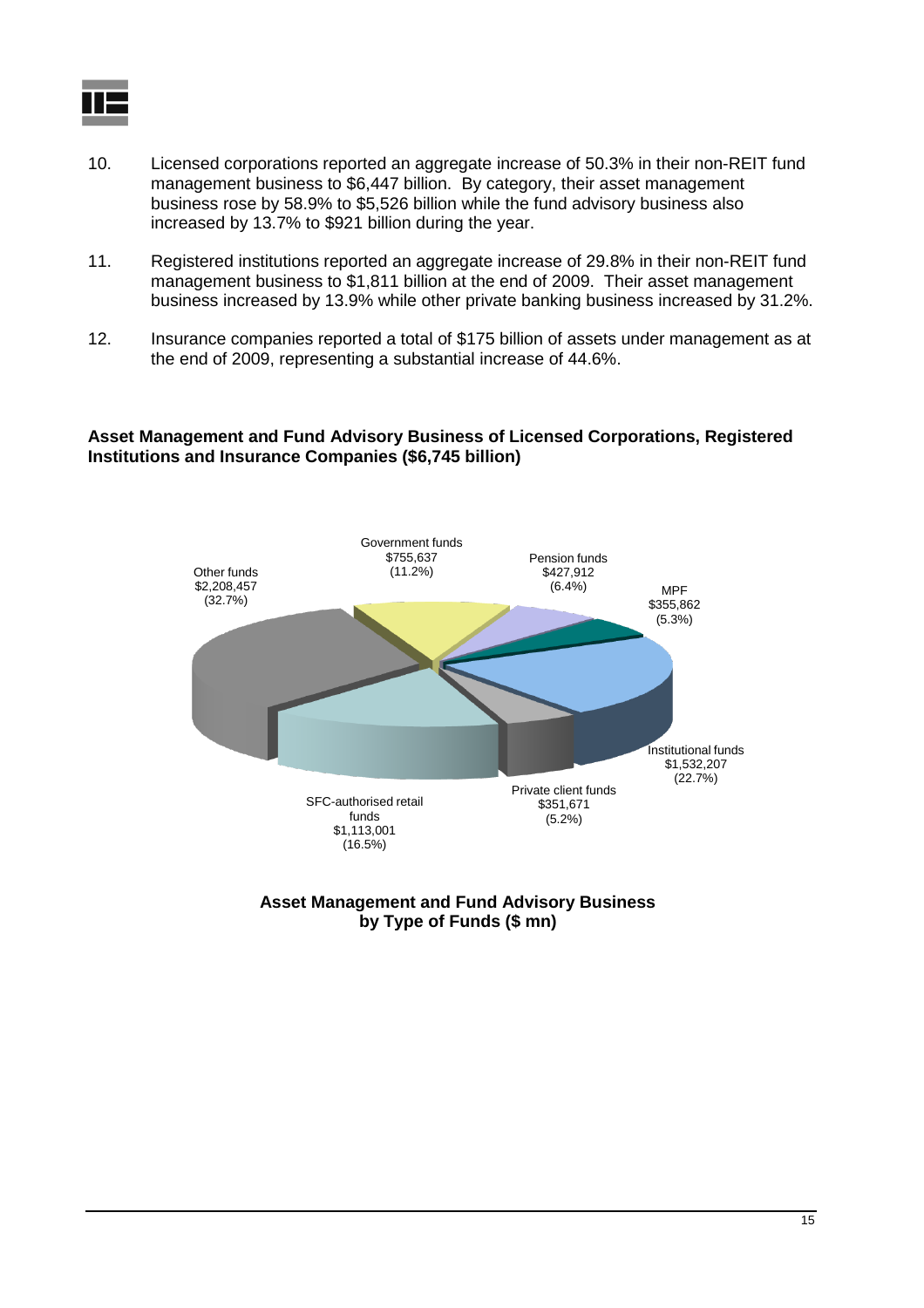



**Asset Management and Fund Advisory Business: by Type of Funds 2009 vs 2008 (\$ mn)**

- 13. In terms of year-on-year growth rate, SFC-authorised retail funds experienced the largest gain of 88.9%. It was mainly attributable to the recovery of the global financial markets after the financial turmoil. According to the statistics published by the Hong Kong Investment Funds Association, the sale of SFC-authorised funds has been recovering significantly since May 2009.
- 14. In terms of increase in value terms, "Other funds" which mainly comprise of overseas retail funds, hedge funds, private equity funds and insurance portfolios, showed the strongest recovery, increasing by 81.8% to \$2,208 billion in 2009.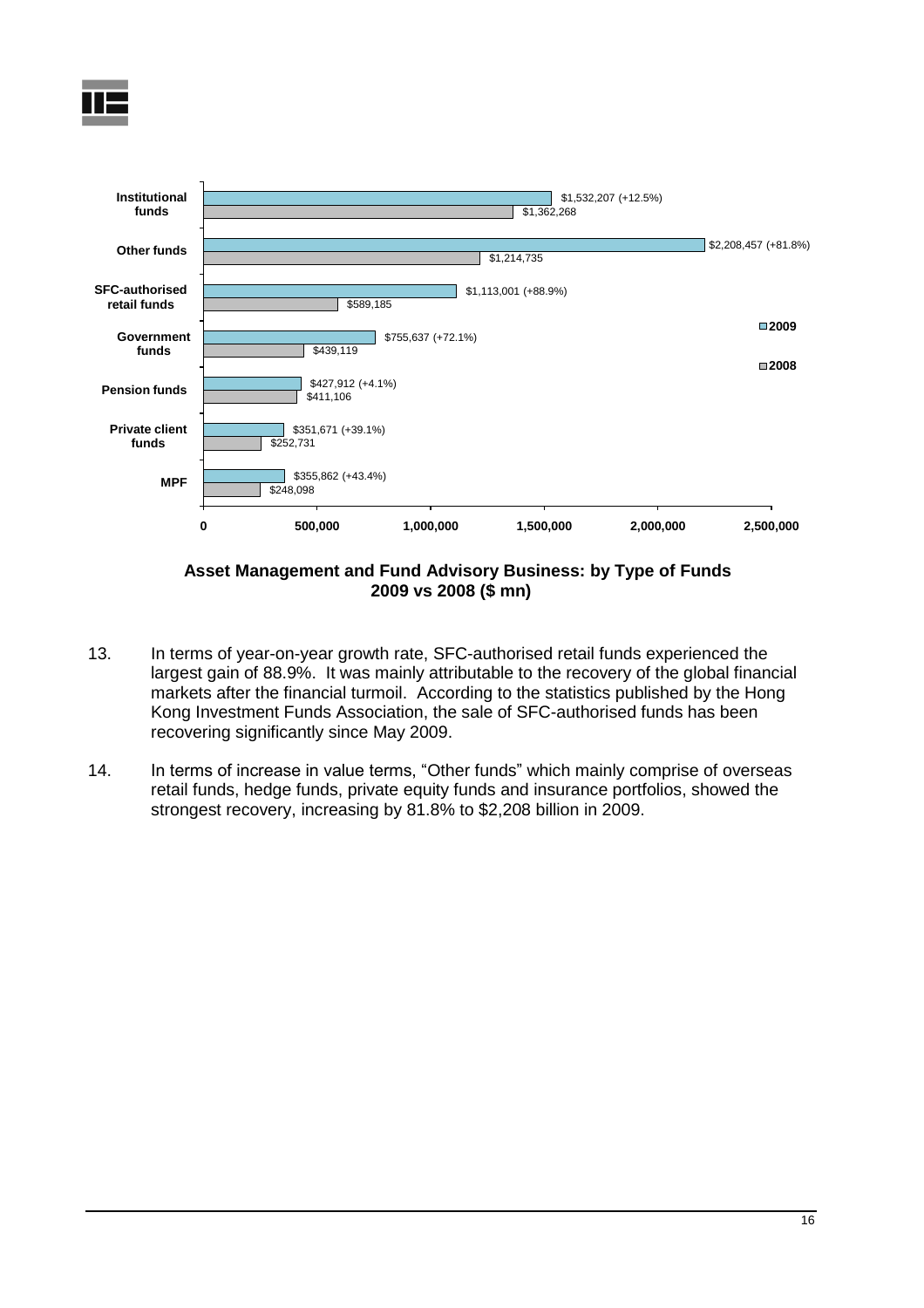#### **Asset Management Business of Licensed Corporations, Registered Institutions and Insurance Companies (\$5,824 billion)**

15. As at end of 2009, the total asset management business of licensed corporations, registered institutions and insurance companies amounted to \$5,824 billion, representing an increase of 57.1% from \$3,707 billion as at the end of 2008. The majority of the increment is attributable to the licensed corporations which recorded a remarkable growth of 58.9%. Registered institutions and insurance companies reported year-on-year increase of 13.9% and 44.6% respectively.

#### **Asset Management Business (\$5,824 billion): by Source of Funds**

| (\$mn)                                     | Licensed<br>corporations | Registered<br>institutions | Insurance<br>companies | <b>Total</b>         |
|--------------------------------------------|--------------------------|----------------------------|------------------------|----------------------|
| Hong Kong investors                        | 1,860,496                | 51,895                     | 173,212                | 2,085,603            |
| (% of total)                               | (33.7%)                  | $(42.1\%)$                 | (99.1%)                | (35.8%)              |
| Non-Hong Kong<br>investors<br>(% of total) | 3,665,331<br>(66.3%)     | 71,471<br>(57.9%)          | 1,617<br>$(0.9\%)$     | 3,738,419<br>(64.2%) |
| Total                                      | 5,525,827                | 123,366                    | 174,829                | 5,824,022            |
| $(100\%)$                                  | (100%)                   | (100%)                     | $(100\%)$              | (100%)               |

- 16. The strength of funds flow into Hong Kong was seen across the board, with both the source of funds derived from Hong Kong investors and that from non-Hong Kong investors recording a year-on-year growth of around 57% in 2009. The inflow of investment capital indicates the strong investment appetite for exposure to the Asian economies, particularly the Mainland, which have emerged as the preferred destination for investment following the financial turmoil in 2008 and uncertainties surrounding economic development in the Western countries.
- 17. Assets sourced from QDII increased by 17.2% to \$75 billion in 2009. This relatively slow growth rate could be attributed to the fact that granting of QDII quota by SAFE only resumed in October 2009.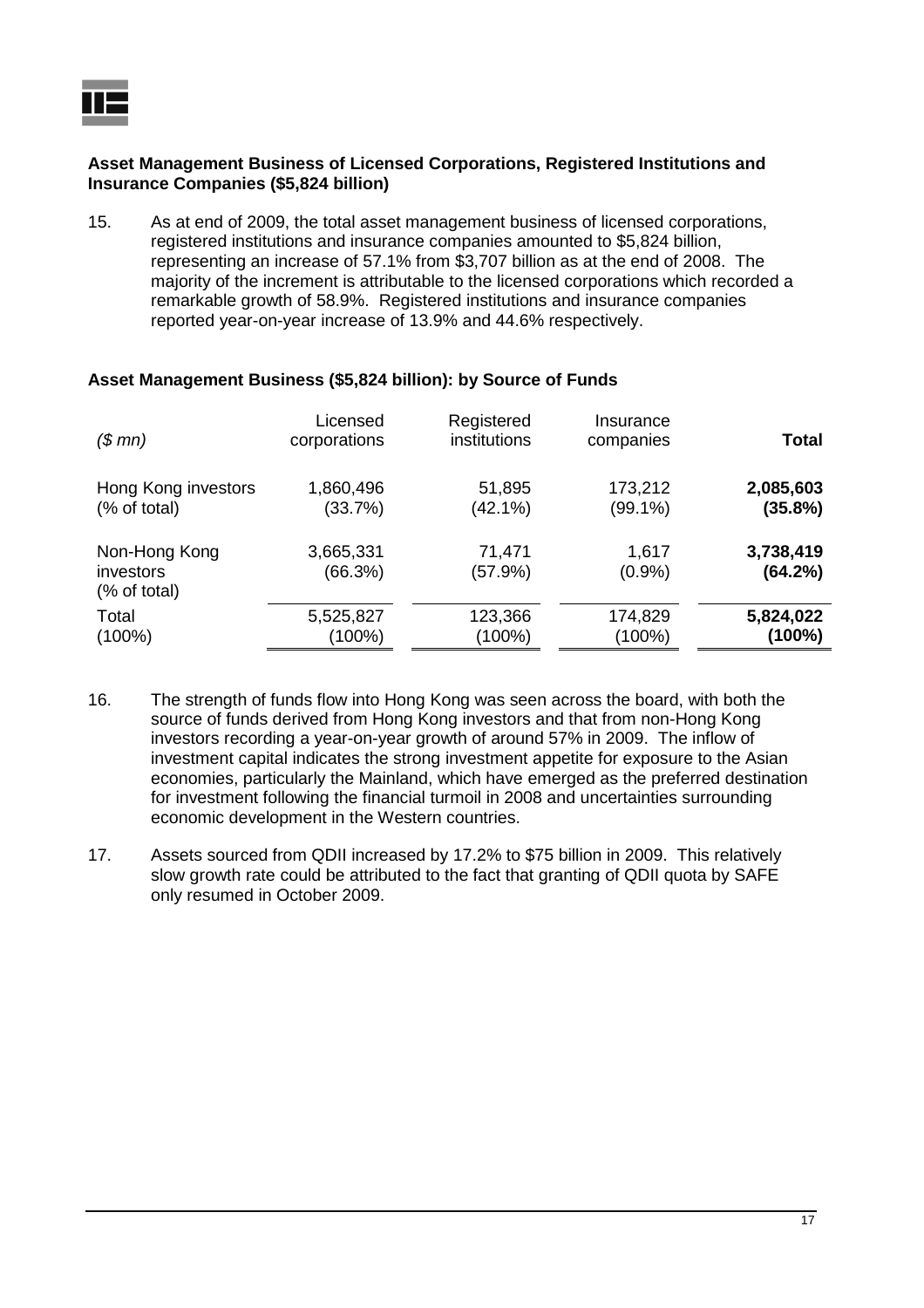## **Asset Management Business (\$5,824 billion): by Allocation of Investments**

| $($$ million $)$      | Licensed<br>corporations | Registered<br>institutions | Insurance<br>companies | Total     |
|-----------------------|--------------------------|----------------------------|------------------------|-----------|
| Invested in Hong Kong | 1,618,883                | 14,274                     | 43,469                 | 1,676,626 |
| (% of total)          | (29.3%)                  | (11.6%)                    | (24.9%)                | (28.8%)   |
| Invested overseas     | 3,906,944                | 109,092                    | 131,360                | 4,147,396 |
| (% of total)          | (70.7%)                  | (88.4%)                    | $(75.1\%)$             | (71.2%)   |
| Total                 | 5,525,827                | 123,366                    | 174,829                | 5,824,022 |
| $(100\%)$             | (100%)                   | (100%)                     | (100%)                 | (100%)    |

18. The percentage of assets invested in Hong Kong edged up to 28.8% from 26.4% in 2008, while that invested overseas declined slightly to 71.2% in 2009 from 73.6% in 2008.

#### **Asset Management Business (\$5,824 billion): by Location of Management**

| $($$ million)        | Licensed<br>corporations | Registered<br>institutions | Insurance<br>companies | <b>Total</b> |
|----------------------|--------------------------|----------------------------|------------------------|--------------|
| Managed in Hong Kong | 3,419,411                | 105,523                    | 51,710                 | 3,576,644    |
| (% of total)         | (61.9%)                  | (85.5%)                    | (29.6%)                | (61.4%)      |
| Managed overseas     | 2,106,416                | 17,843                     | 123,119                | 2,247,378    |
| (% of total)         | (38.1%)                  | (14.5%)                    | $(70.4\%)$             | (38.6%)      |
| Total                | 5,525,827                | 123,366                    | 174,829                | 5,824,022    |
| $(100\%)$            | (100%)                   | $(100\%)$                  | $(100\%)$              | 100%         |

19. The proportion of assets managed in Hong Kong remained steady at 61.4% in 2009, reinforcing Hong Kong as the preferred location for asset management in terms of its strategic position and proximity to China.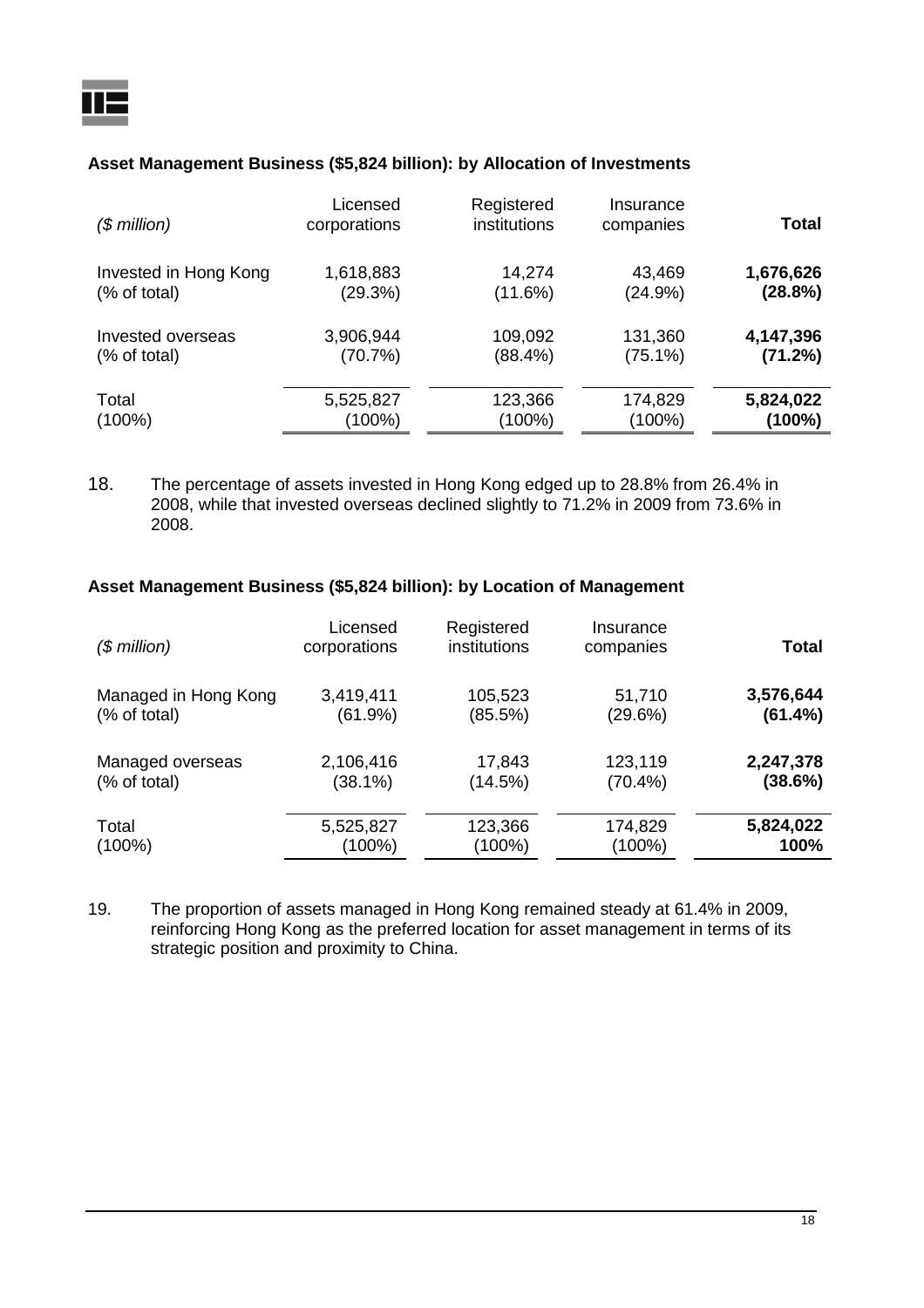



#### **Assets Managed in Hong Kong (\$3,577 billion): by Geographical Distribution**





#### **Asset Managed in Hong Kong: by Geographical Distribution 2009 vs 2008 (\$ mn)**

20. The geographical distribution of assets managed in Hong Kong remained largely unchanged with Hong Kong and Mainland continuing to be the principal geographical region designated for investment. The amount of assets invested in this region recorded the largest increase of 76.3% compared to 2008. The rest of Asia Pacific trailed closely with an increase of 71.1% during the year.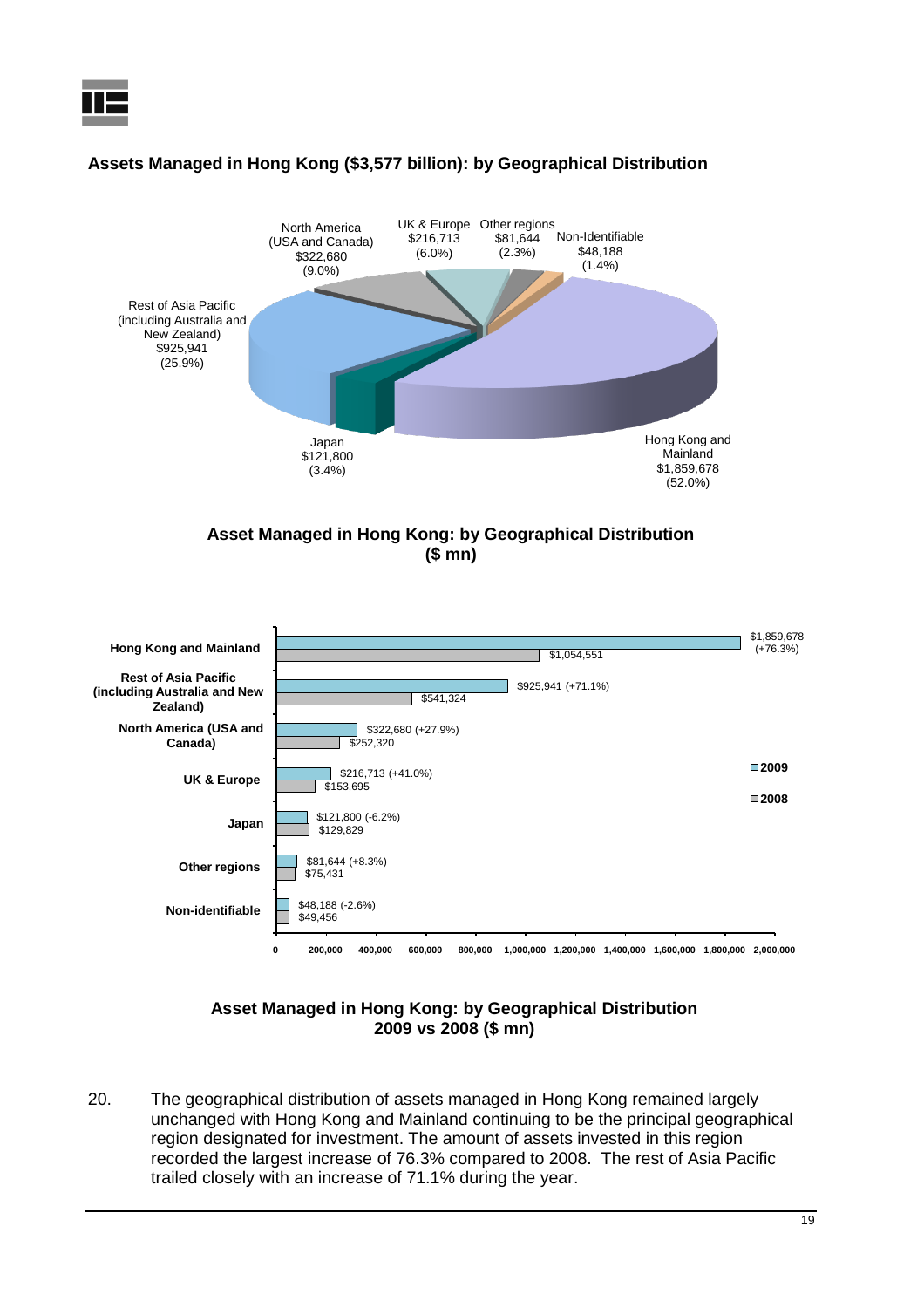



#### **Fund Advisory Business of Licensed Corporations (\$921 billion)**



- 21. The fund advisory business also benefitted from renewed investment confidence and funds flow, and recorded a year-on-year increase of 13.7% to \$921 billion. Of this amount, 90.2% (2008: 88.8%) or \$831 billion was directly advised by licensed corporations in Hong Kong while the remaining was sub-contracted or delegated to other offices / third parties.
- 22. The percentage of assets under advice that were derived from overseas maintained a steady level of 83.4%. In value terms, these assets amounted to \$768 billion, as compared with \$687 billion in 2008.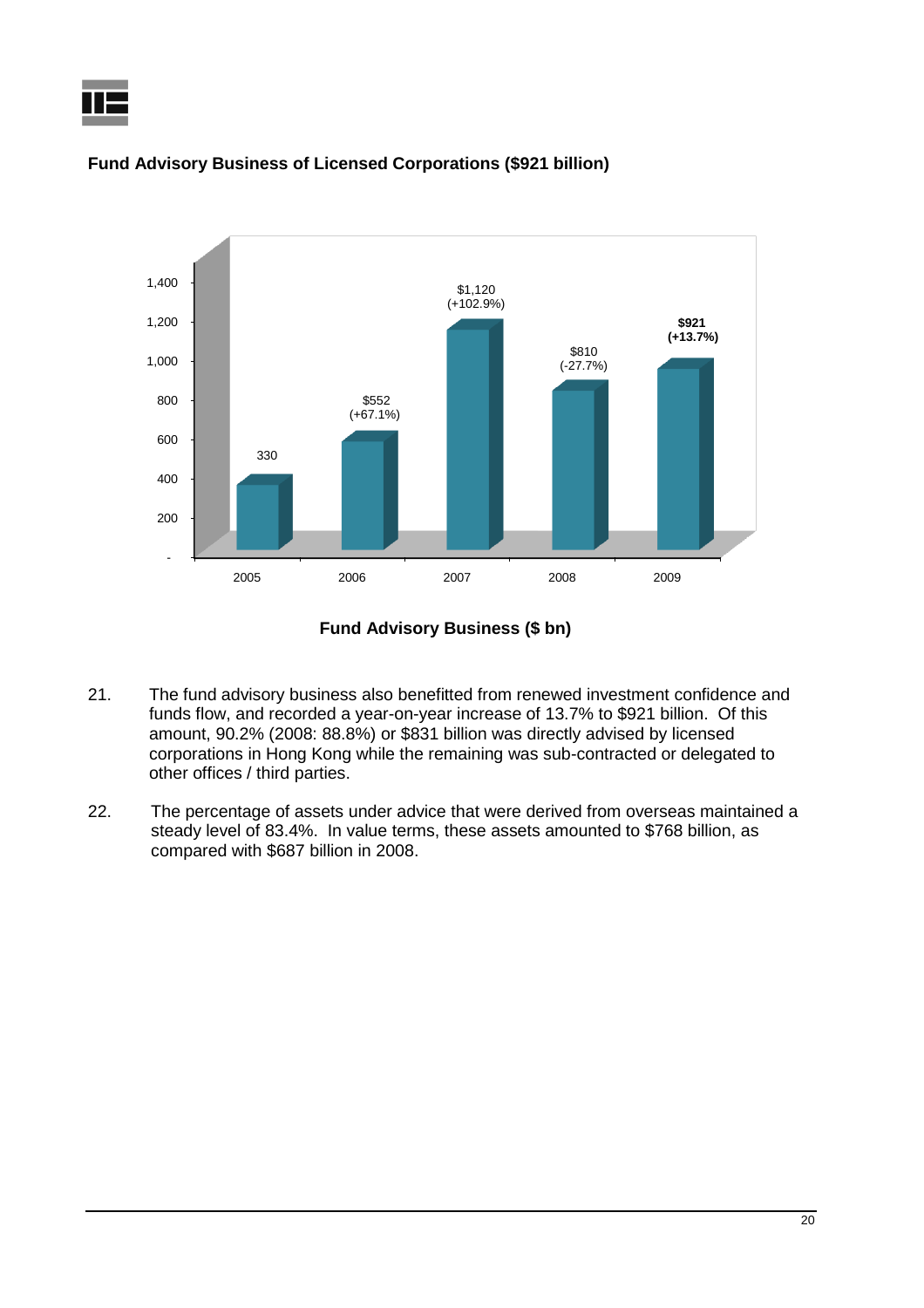



#### **Other Private Banking Business (\$1,688 billion)**

#### **Other Private Banking Business (\$ bn)**

23. Strong growth was also seen in other private banking business provided by registered institutions, as accumulated wealth sought alternative investment opportunities to deposits, which were previously identified as the safe haven for parking capital in the wake of the financial turmoil. Other private banking business thus recorded an increase of 31.2% to \$1,688 billion.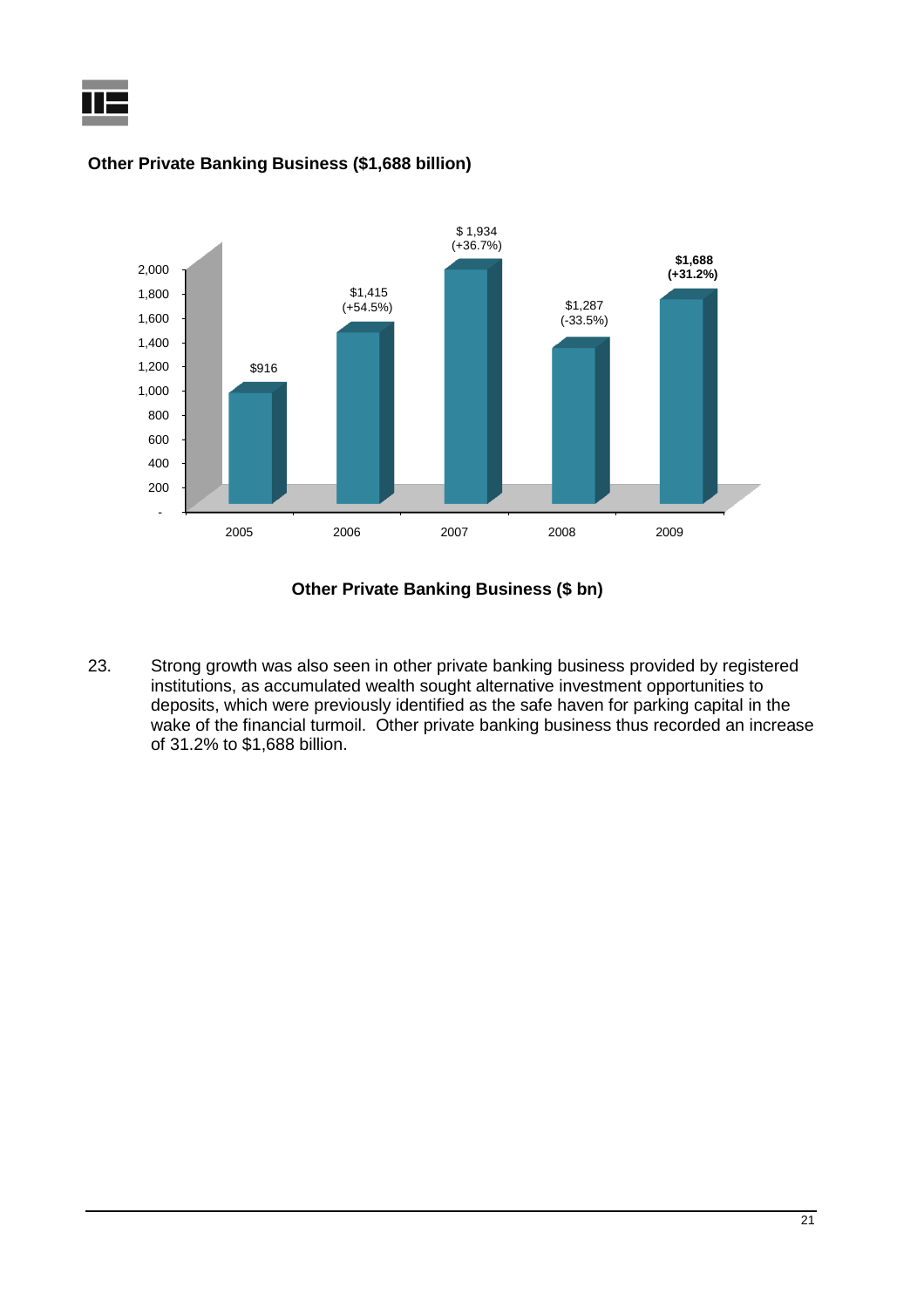#### **SFC-authorised REITs (\$74 billion)**

- 24. In April 2010, we saw the first dual primary listing of a REIT in Hong Kong, with the listing of a Singapore-listed REIT on the Hong Kong Stock Exchange by way of introduction.
- 25. Since the launch of the Hang Seng REIT Index (the REIT Index) in October 2008, which tracks the performance of Hong Kong REITs, the REIT Index has demonstrated an upward trend, rising from 2,216 as at end of 2008 to 3,403 as at end of 2009, representing a growth of 53.6%.
- 26. The Hong Kong REIT market has benefited from the significant boom of the property market in Hong Kong in 2009. The growth of the market capitalisation of the seven listed REITs authorised by the SFC has outperformed the REIT Index and increased by 60% in 2009.
- 27. With the gradual development of the Hong Kong REIT market, and taking into account the developing international practice, SFC believes that the time has come for a review of the regulatory regime governing takeovers and mergers of REITs. As set out in the consultation conclusions in relation to applying a takeover-and-merger framework to REITs and market conduct regulation of listed collective investment schemes published in June 2010, the Codes on Takeovers and Mergers and Share Repurchases were made applicable to SFC-authorised REITs with immediate effect. As a result, a set of REIT Guidance Notes have been introduced in the relevant Codes and the Code on REITs has also been amended in order to align the control structure of REITs with that of listed companies.
- 28. In addition, the SFC will also seek to strengthen market conduct regulation of listed collective investment schemes (including REITs) by applying the market misconduct and disclosure of interests<sup>5</sup> provisions set out in the Securities and Futures Ordinance.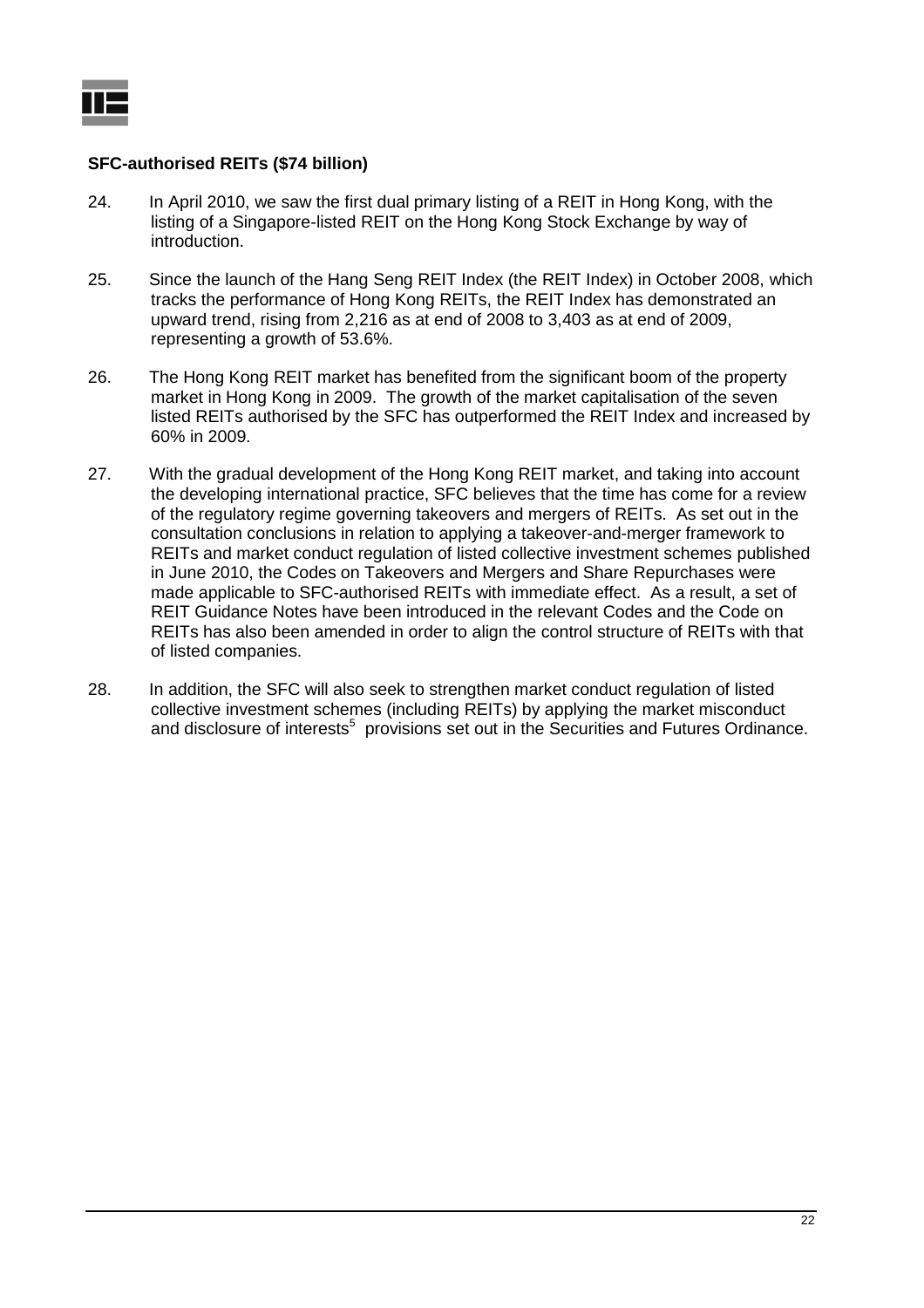

## **Profile of Staff in the Fund Management Business (Total number: 27,695)**

### **Staff in Fund Management Business: by Job Function**

29. Staff involved in the fund management business decreased from 30,729 in 2008 to 27,695 in 2009 as companies consolidated their operations or range of activities in the aftermath of the financial turmoil. The number of staff engaged in fund management activities at licensed corporations and registered institutions experienced a moderate decrease of 4.4% from 10,775 in 2008 to 10,306 in 2009, while the sales and marketing staff at these entities recorded a drop of 7.5% during the year.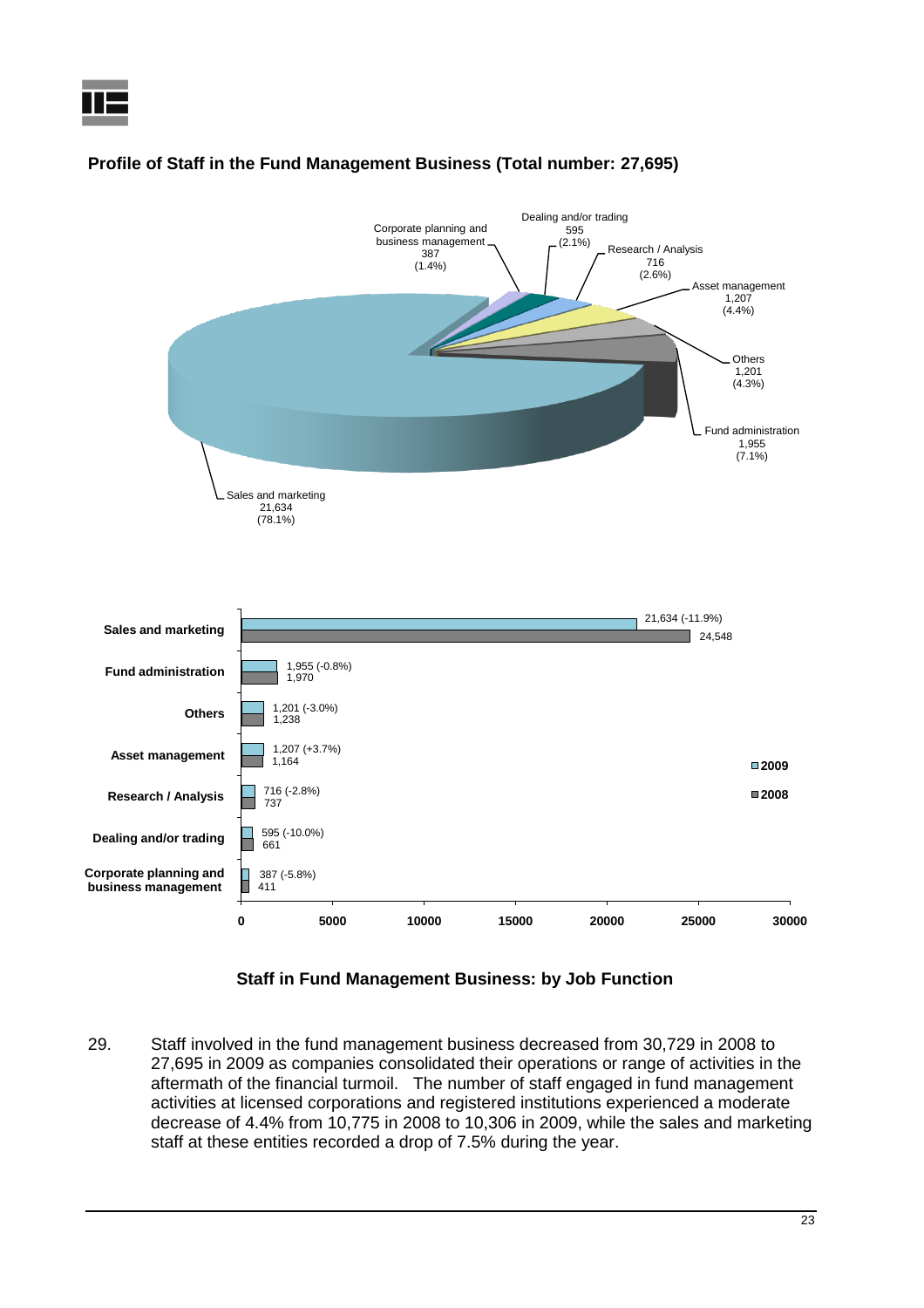# **Major Aggregate Figures**

The major aggregate figures are summarised in the following table.

| $$$ million)                                                                                                                | Aggregate asset size<br>as at 31 December 2009 |                                          |                                      |              |
|-----------------------------------------------------------------------------------------------------------------------------|------------------------------------------------|------------------------------------------|--------------------------------------|--------------|
|                                                                                                                             | Licensed<br><b>Corporations</b>                | <b>Registered</b><br><b>Institutions</b> | <b>Insurance</b><br><b>Companies</b> | <b>Total</b> |
| Asset management of funds / portfolios                                                                                      |                                                |                                          |                                      |              |
| Total assets managed by the firm $(A) = (B) + (C)$                                                                          | 5,525,827                                      | 123,366                                  | 174,829                              | 5,824,022    |
| Total assets directly managed by the firm in<br>Hong Kong (B)                                                               | 3,113,581                                      | 103,358                                  | 51,710                               | 3,268,649    |
| Total assets sub-contracted or delegated to<br>other offices / third parties for management<br>$(C) = (D) + (E)$            | 2,412,246                                      | 20,008                                   | 123,119                              | 2,555,373    |
| Total assets sub-contracted or delegated to<br>other offices / third parties in Hong Kong for<br>management (D)             | 305,830                                        | 2,165                                    |                                      | 307,995      |
| Total assets sub-contracted or delegated to<br>overseas offices / third parties for<br>management (E)                       | 2,106,416                                      | 17,843                                   | 123,119                              | 2,247,378    |
| Total assets managed in Hong Kong<br>$(F) = (B) + (D)$                                                                      | 3,419,411                                      | 105,523                                  | 51,710                               | 3,576,644    |
| Giving advice on funds / portfolios                                                                                         |                                                |                                          |                                      |              |
| Total assets under advisory business of the firm<br>$(H) = (I) + (J)$                                                       | 920,725                                        |                                          |                                      | 920,725      |
| Assets directly advised by the firm in Hong Kong<br>(1)                                                                     | 830,881                                        |                                          |                                      | 830,881      |
| Assets sub-contracted or delegated to other<br>offices / third parties for providing advisory<br>services $(J) = (K) + (L)$ | 89,844                                         |                                          |                                      | 89,844       |
| Assets sub-contracted or delegated to other<br>offices / third parties in Hong Kong for<br>providing advisory services (K)  | 8,482                                          |                                          |                                      | 8,482        |
| Assets sub-contracted or delegated to overseas<br>offices / third parties for providing advisory<br>services (L)            | 81,362                                         |                                          |                                      | 81,362       |
| Assets on which advice is given in Hong Kong<br>$(M) = (I) + (K)$                                                           | 839,363                                        |                                          |                                      | 839,363      |
| Other private banking business                                                                                              |                                                |                                          |                                      |              |
| Total assets under other private banking<br>activities                                                                      |                                                | 1,688,250                                |                                      | 1,688,250    |
| <b>SFC-authorised REITs</b>                                                                                                 |                                                |                                          |                                      |              |
| Total market capitalisation of SFC-authorised<br><b>REITs</b>                                                               | 73,818                                         |                                          |                                      | 73,818       |